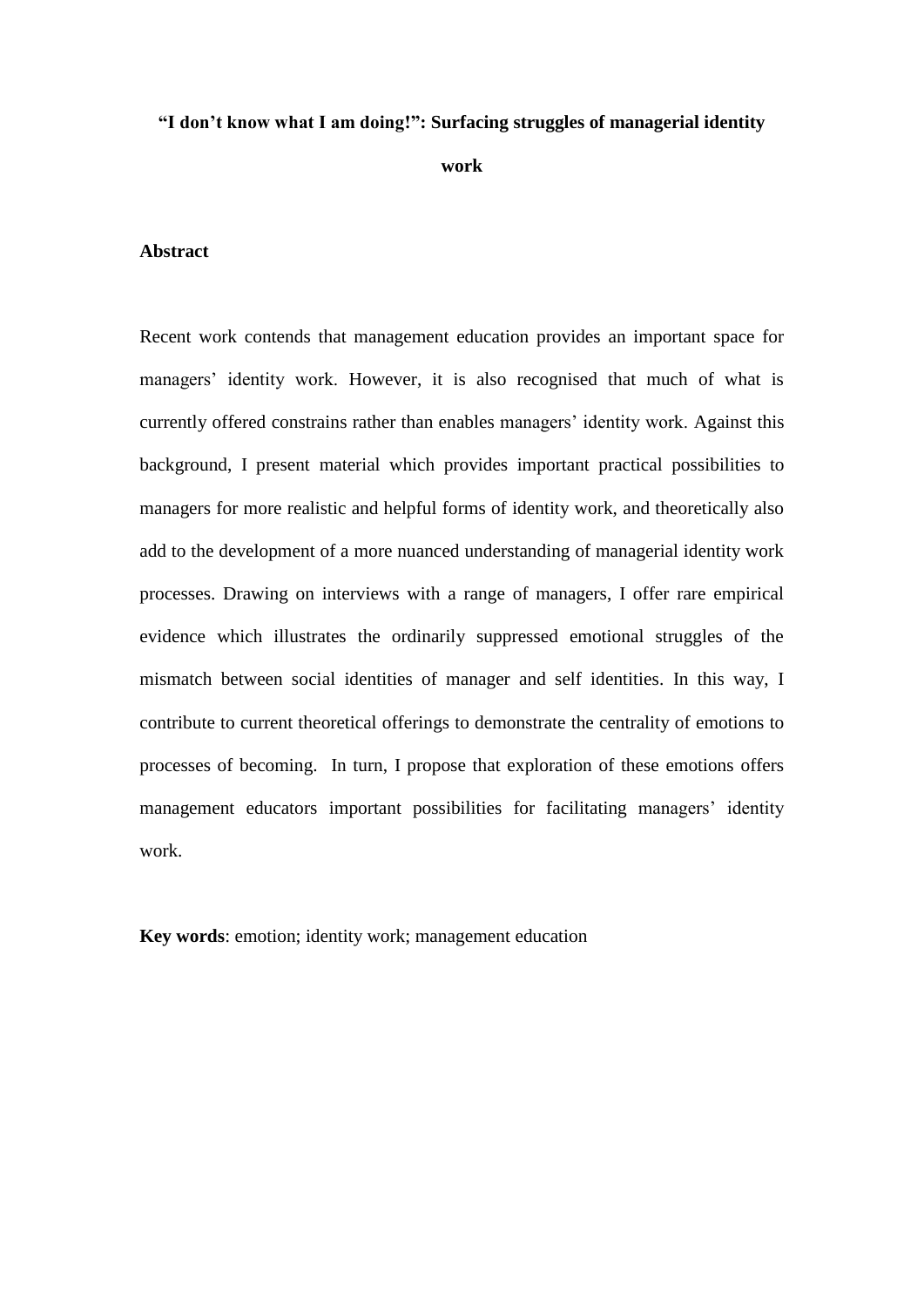#### **Introduction**

Recent work proposes that management education provides an important space for managers' identity work (Petriglieri and Petriglieri, 2010; Warhurst, 2011). However, it is also recognised that much of what is currently offered constrains rather than enables managers' identity work since it presents a sanitised perspective which avoids the complexities of the lived experiences of managers. In so doing, an idealised image of management work is elevated (Grey, 2007). Drawing upon interview data, this paper contributes by offering empirical material which provides unusual glimpses into the lived experiences of managers which presents important practical possibilities to managers for more realistic and helpful identity work. Theoretically it also adds to the development of a more nuanced understanding of managerial identity work. Specifically, in response to calls for empirical studies of identity work processes (Alvesson et al; 2008; Sveningsson and Alvesson, 2003), the paper illuminates the emotional struggles of managerial identity work. These are speculated to result from a mismatch between self understandings and social identities of the managerial role promoted by discourse (Alvesson et al., 2008). While theoretically significant, these struggles are challenging to reveal empirically given difficulties in overcoming the staged performance of positive identity talk, typical of managers (Ybema et al., 2009).

I propose that the surfacing of these struggles reveals the centrality of emotions to processes of becoming and presents important possibilities for enriched input into managerial identity work in management education. At a personal level, it can help managers to cope better with their identity work since many managers are likely to experience similar struggles and much could be achieved in the airing of these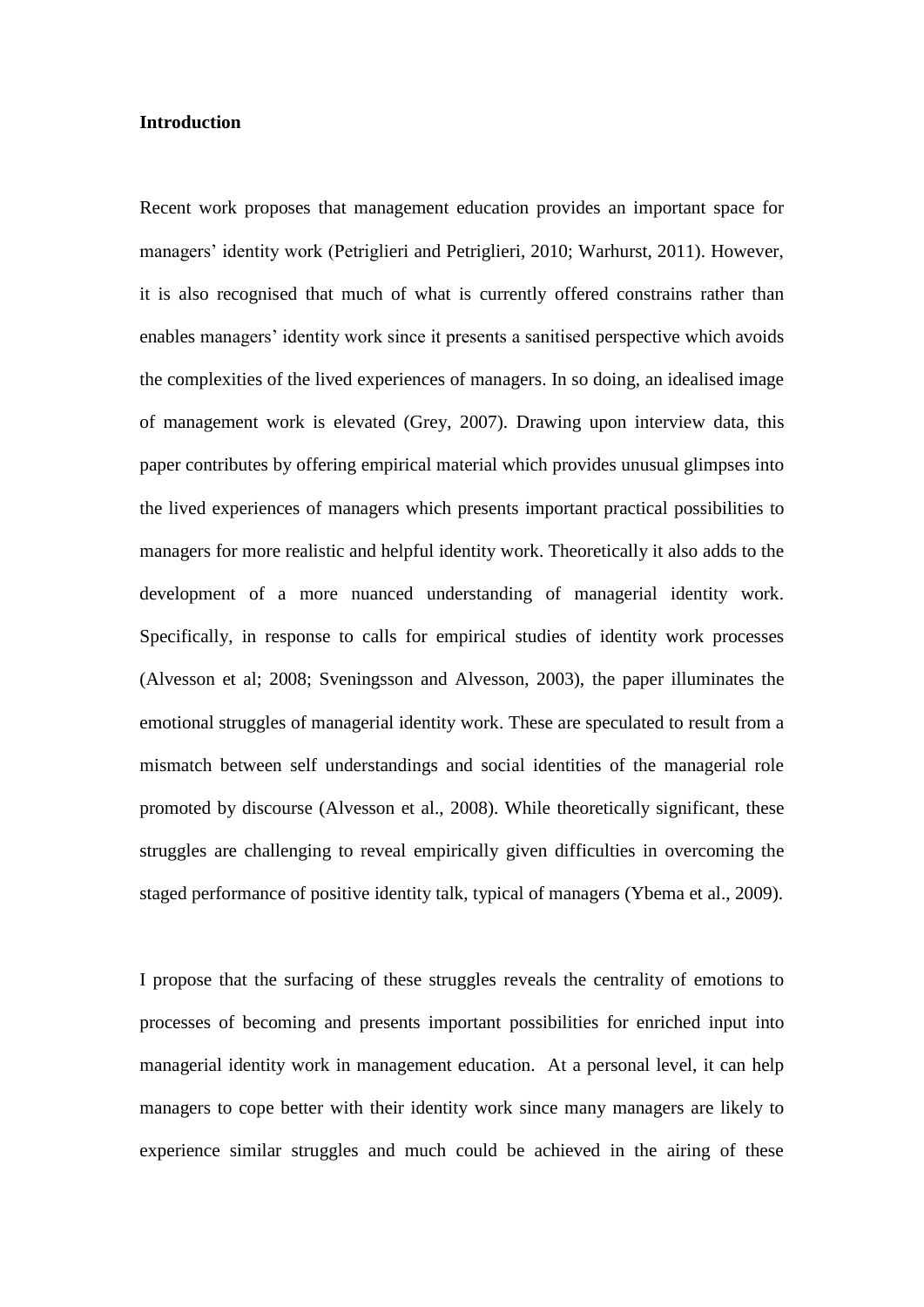concerns, if not at least to facilitate an appreciation of their shared nature. Further, the recognition of the emotions inherent in managerial identity work presents opportunities for questioning accepted ways of making sense of the world (Cunliffe, 2002) and invites possibilities for new knowledge and action in practice which acknowledge the limitations of what managers can be.

The paper is structured as follows. Firstly, drawing on the work of Watson (2008), I outline my conception of identity work particularly exploring the ways in which managerial discourse informs socially available managerial identities. I suggest that given the grand claims of managerial discourse, socially available notions of managerial identity present high expectations for what it means to be a manager. I argue that this provides for an emotionally charged process of identity work where the manager works to achieve a personal self identity which is influenced by and negotiated with demanding socially available managerial identities. To illustrate these claims, I draw on interview data with a range of managers to highlight the emotional aspects of managerial identity work which are frequently silenced. Crucially, these were raised by managers themselves. Finally, I consider the implications of these struggles for our understandings of identity work and for management education.

# **Discourse and Identity**

Discourse is recognised as playing an important role in shaping human beings' notion of who and what they are (Alvesson and Willmott, 2002; Knights and Willmott, 1989, Mumby and Chair, 1997). As defined by Watson (2001a: 113) discourse is "a connected set of statements, concepts, terms and expressions which constitutes a way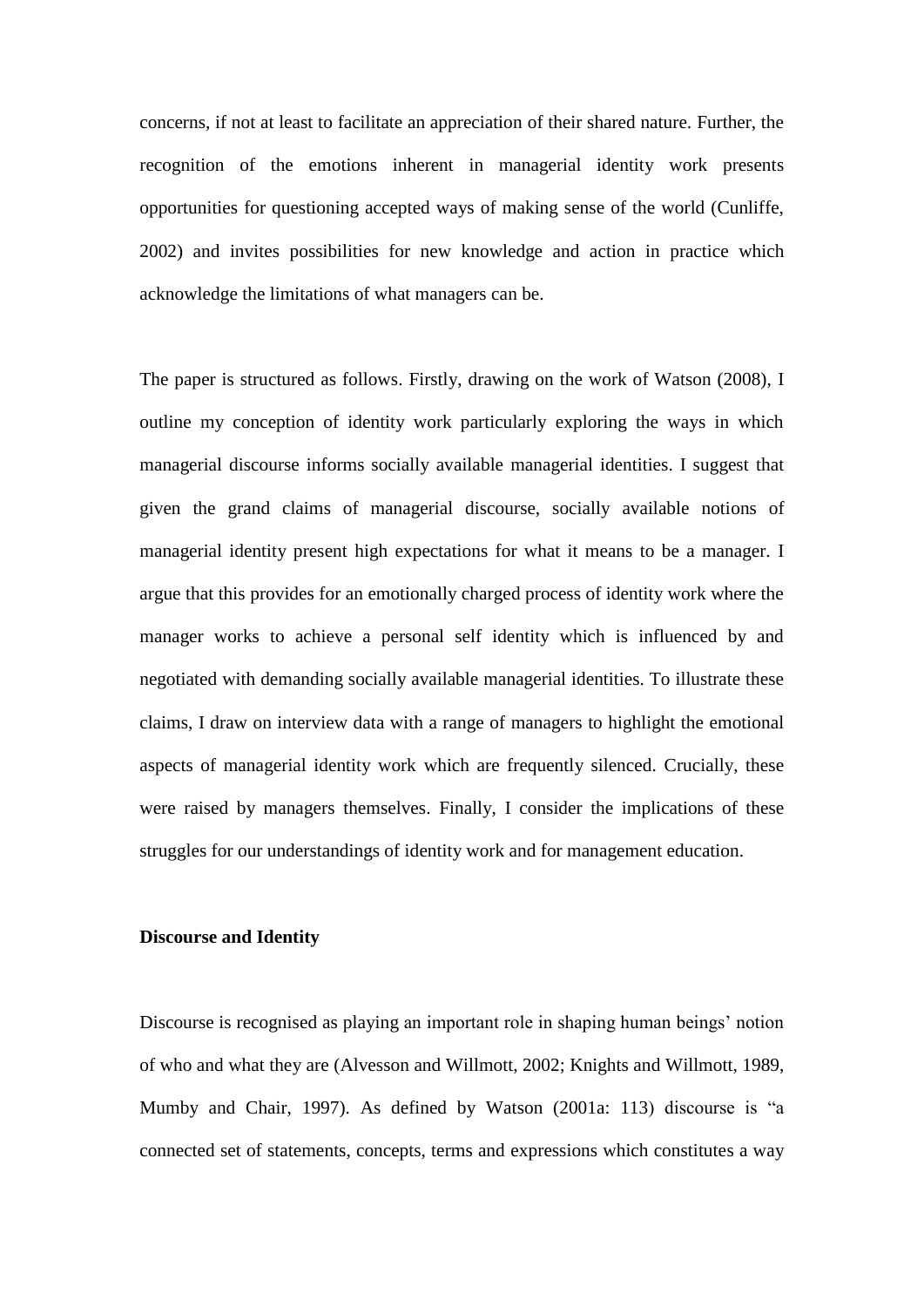of talking or writing about a particular issue, thus framing the way people understand and act with respect to that issue". Critically it provides a set of "resources that enable us to see and speak of the world in particular ways…creates a sense of belonging for the discourse public…and a limited range of identities that can be adopted by those who share that sense of belonging" (Fulop et al., 2009: 694). The privileging of particular ways of seeing, speaking and being thus reveals an important 'power/knowledge' (Foucault, 1980) which works to give voice to certain ideas whilst silencing others. Consequently, dominant discourses emerge from this process.

With respect to management, dominant discourses originate from the wider modernism project (Watson, 2005). Central to modernism is the application of rational analysis to social, political and economic affairs with the aim of achieving greater control over the world and the progression of humankind generally. As Kerfoot and Knights (1998) observe this type of thinking reveals a form of masculinity which seeks 'to master all'. Accordingly, managerial discourses construct management as a task which requires the application of expertise and rational analysis to provide control over organisational activity and ultimately the realisation of organisational goals.

Whilst various discourses emerge and compete for managerial attention over time (Du Gay et al 1996), the majority remain faithful to the overarching aims of the modernist ideal. For example, contemporary discourses, notably entrepreneurial discourse which emphasises initiative, autonomy and responsibility (Du Gay et al, 1996) and leadership discourse which recasts managers as leaders (Ford and Harding, 2007), arguably amplify the aims of the modernist project. As such, it is recognised that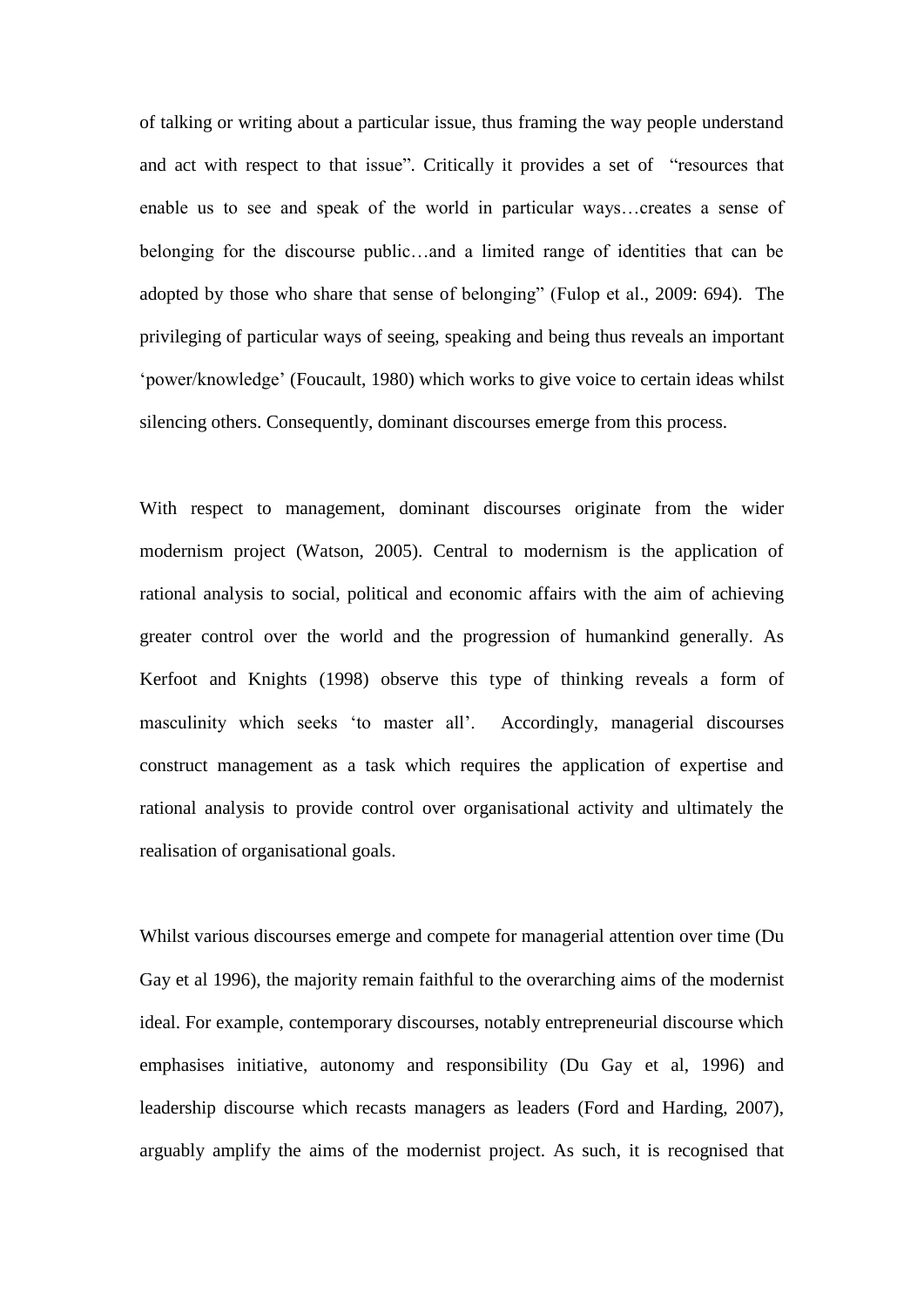much managerial discourse can be described as 'grandiose' (Sveningsson and Alvesson, 2003). For example, leadership discourse is replete with suggestions of management as saviours of organisations tasked with the responsibility of ensuring survival (Meindl et al, 1985; Rost, 1991).

In turn, available managerial discourses offer the raw material for managerial identity work. Watson (2008:129) contends that "elements of discourse are personified in the form of 'social-identities' in a way which makes them meaningful, accessible and appealing or unappealing to the individual, and in a way that the abstractions of a 'discourse' could not". This posits social identities as focal elements within discourses to which people refer in their identity work. Social identities are thus "cultural, discursive or institutional notions of who or what any individual might be" (Watson 2008: 131).

In the light of grandiose managerial discourse, it is unsurprising that research suggests that in taking on the social identity of 'manager', individuals typically represent themselves as rational actors who are in control and who employ analytical skills in order to implement strategies in pursuit of organisational goals (Sims, 2003; Watson, 2001a). Such representations highlight important aspects of common understandings of what a manager is taken to be. First, a manager is seen as one who secures control over organisational events seemingly minimising uncertainty and ambiguity (Gabriel, 1999; Watson, 2002). Second, a manager is one who is skilful and knowledgeable applying her expertise to organisational troubles (Hill, 1992, Parker, 2004). Managers are turned to for answers and are expected to be right. As Goffman (1967) suggests, central to the position of authority is that 'you know everything'. Third, given the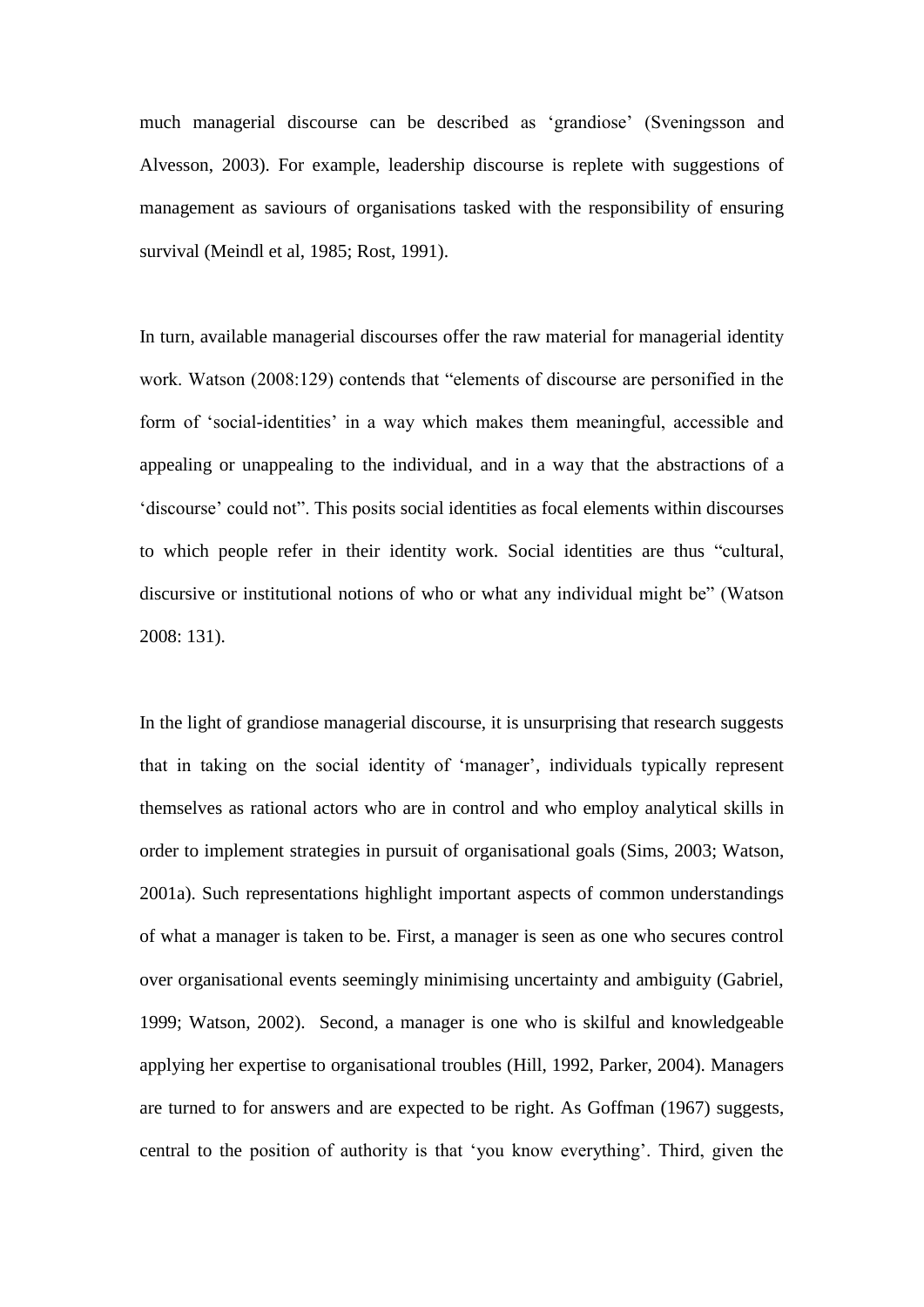expert status, it follows that a manager is also one who is confident (Parker, 2004; Sturdy et al, 2006). Fourth, a manager is goal oriented (Fineman, 1993) and works to guarantee successful task completion (Jackall, 1988). Fifth, professionalism and the suppression of emotion are implicit to a managerial identity (Ogbonna and Harris, 2004; Parkin, 1993). Whilst this list is by no means exhaustive, it highlights key facets of widespread notions of 'manager' and taken together, it follows that to be a manager is "in many people's eyes, (is) to be recognised as a person of some consequence" (Grey 2007: 46).

Grey's assertion highlights that grandiose managerial discourse generates rather lofty ideas of what a manager might be. Others have problematised dominant ideals which emanate from such discourse (Kerfoot and Knights, 1998; Willmott, 1984), and some have taken this further by beginning to empirically investigate the ways in which this "plays out in the work worlds of the individuals facing them" (Sveningsson and Alvesson, 2003: 1169). The current study seeks to add to empirical work in considering the ways in which demanding social identities of manager are mobilised in the identity work of managers. Furthermore, as the analysis will highlight, efforts to reconcile social and self identities gives rise to uncomfortable struggles, as such, this work elaborates emotional aspects of current understandings of identity work. Accordingly, I now turn to a discussion of the ways in which social identities inform identity work.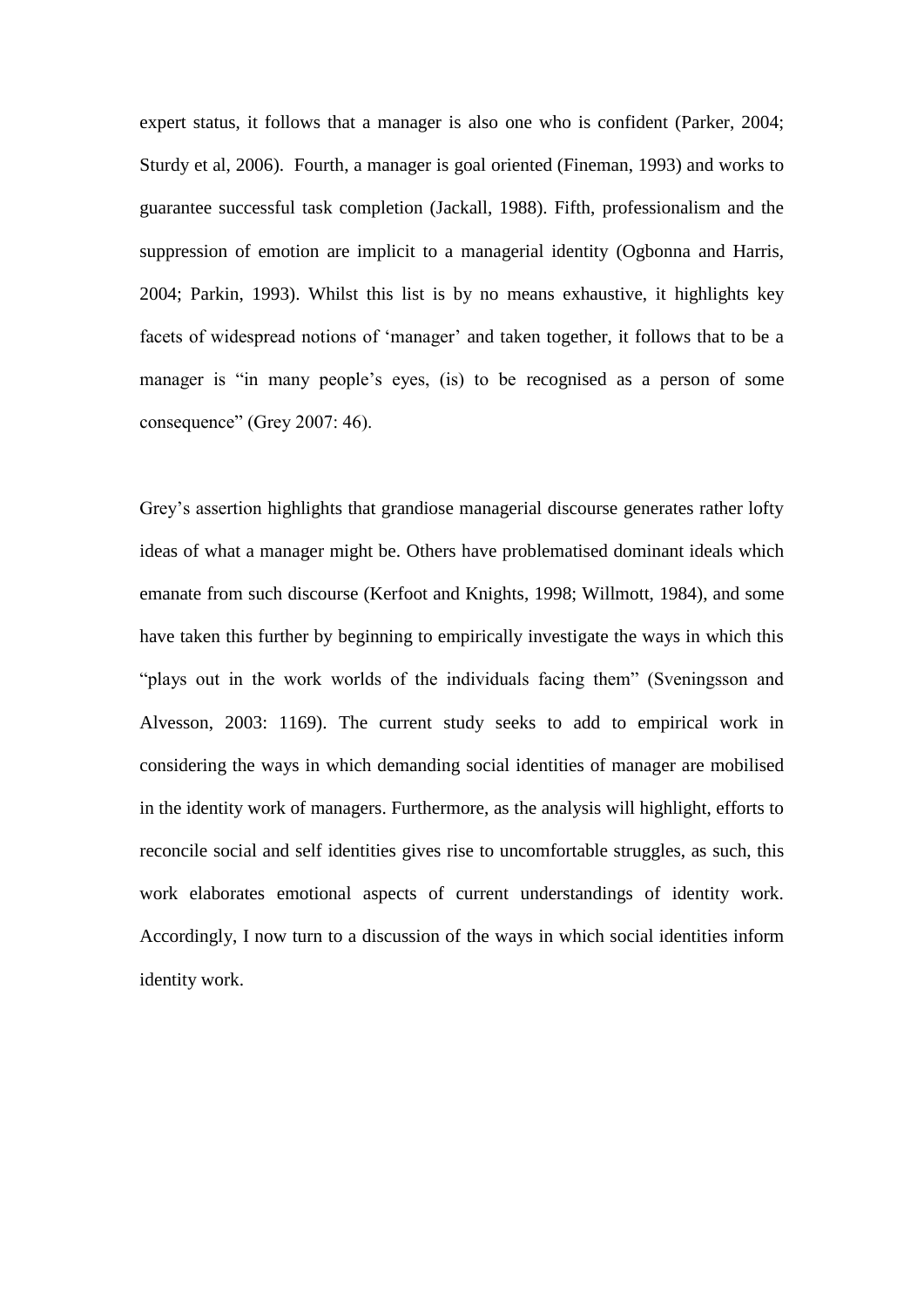#### **Identity Work**

External social identities of 'manager' inform an individual's self identity defined as "the individual's own notion of who and what they are" (Watson, 2008:131). As Watson (2008: 129) elaborates "the crux of the matter is the extent to which people embrace particular social identities or 'personas' as elements of their self identity". Social identities thus provide input into processes of identity work, defined by Sveningsson and Alvesson (2003: 1165) as, engagement in "forming, repairing, maintaining or strengthening or revising constructions that are productive of a sense of coherence and distinctiveness". An emphasis upon identity *work* highlights the ongoing and constructed quality of identity (Ashforth, 1998), and recognises that individuals are not passive recipients of external social identities (Collinson, 2003; Warhurst, 2011). Rather they can and do "interpret or even modify the role given to them in the 'script' of any given social identity" (Watson, 2008: 129). Nevertheless, individuals' self identities are also powerfully constrained by *available* social identities (Somers, 1994; Watson, 2008). As Reedy (2009:104) contends "choice is a possibility but determinism is a probability".

The above discussion highlights that identity work involves a "conversation or negotiation between internal ideas, wishes and affections and external images and evaluations" (Ybema, et al, 2009: 303) and underlines the struggles inherent to identity work (Jenkins, 1996; Sveningsson and Alvesson, 2003). Such struggles relate to a number of factors. In part, struggle relates to choices individuals must make between competing social identities and discourses (Clarke et al, 2009; Sveningsson and Alvesson, 2003; Thomas and Linstead, 2002). Such competition contributes to the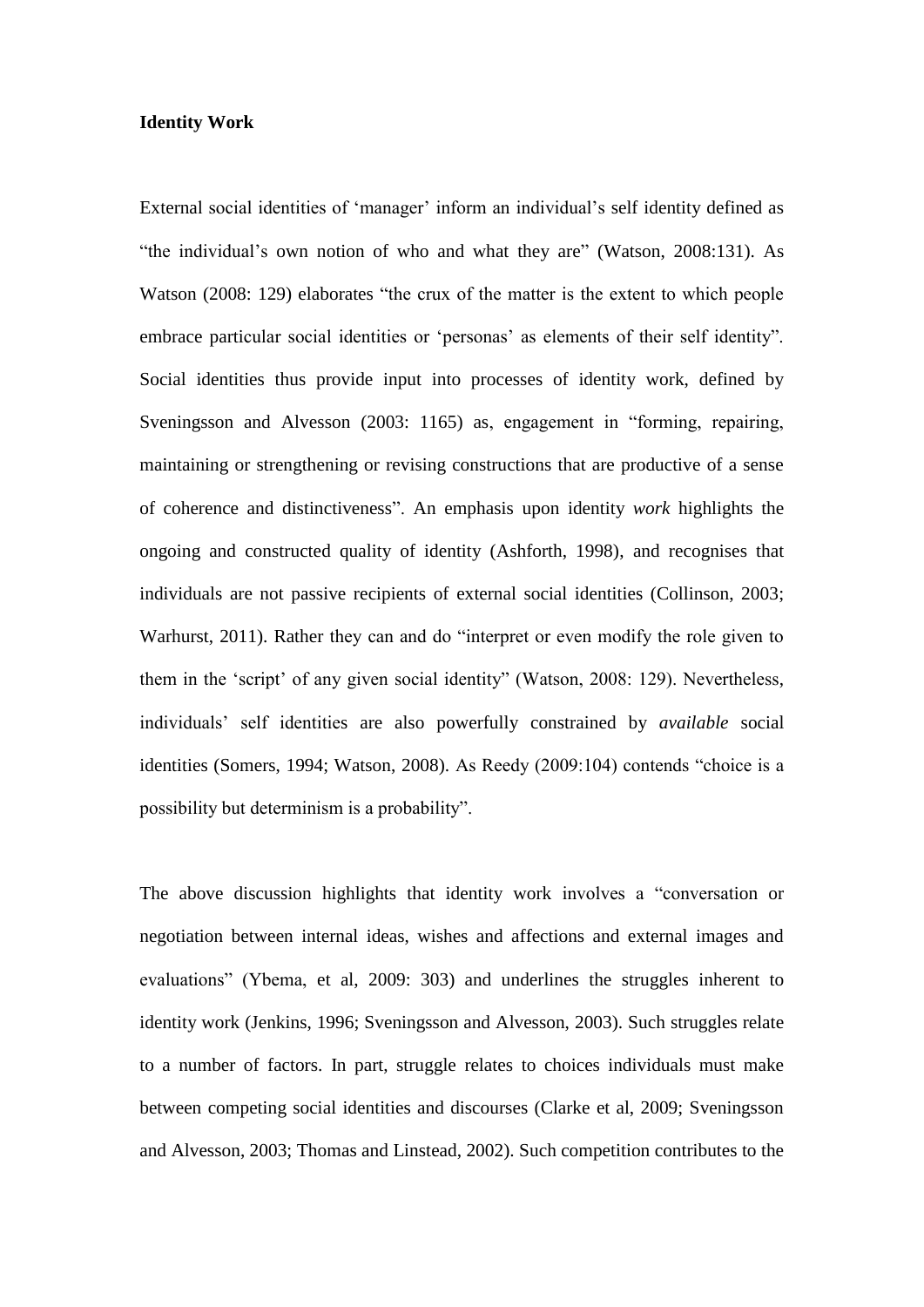ongoing challenge of the identity project- identity work is never complete (Knights and Vurdubakis, 1994; Ashforth, 1998). Further, struggle follows from the limits of available social identities and discourses (Watson, 2008), in other words 'who' we can 'be' is heavily influenced by discursive resources which are permitted by society (Bruner, 1990; Somers, 1994). It is suggested that in the case of the manager, this aspect of struggle is particularly significant but remains under explored.

Permitted social identities of what it means to be a manager generate a set of demanding expectations of how one ought to be as a manager. As discussed above, dominant managerial identities set up expectations that the manager is amongst other things, one who ought to be in control, right, and knowledgeable. Given such demanding expectations, it is speculated that an important issue for managers is a felt discrepancy between the ideals of the managerial social identity and personal identity (Alvesson et al., 2008). This is consistent with Elsbach (1999) who highlights the significance of conflict to identification processes. It is suggested that this discrepancy induces considerable uncomfortable emotion which has so far been insufficiently recognised. Ironically, available social identities of manager ensure these emotions are typically silenced. Indeed, Clarke et al (2009) revealed how managers who displayed emotion were portrayed as 'weak' or 'pink and fluffy'.

A small number of studies however provide some insight into these struggles. Parker's (2004) autobiographical account of his 'becoming manager' highlights a disparity between expectations of what a manager ought to be and his personal identity, "they would all look at me in a faintly disappointed way, having expected something like leadership to light up the room. They expected me to be confident and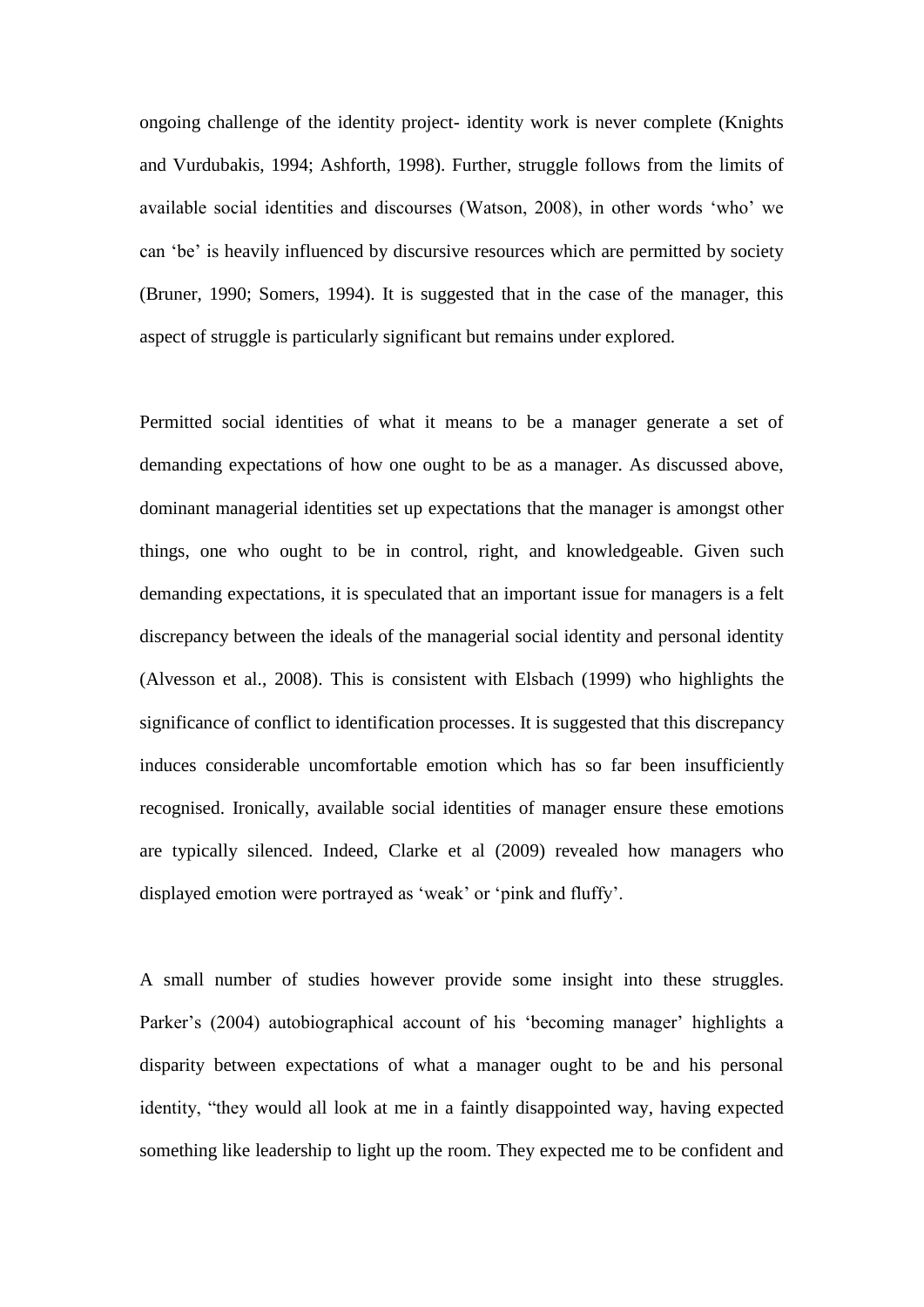knowledgeable, and I was… still just me, when I needed to become a manager" (p.47). Similarly, Watson's (2001a) ethnographic study evidences this disparity in what he terms a 'double control problem' where managers work to manage the self whilst simultaneously being expected to be other to manage the activities and thinking of colleagues. Moreover, research suggests that considerable unease follows this conflict. Jackall (1998) and Vince (2001) highlight the significant anxiety associated with measuring up to the expectations of success associated with the managerial identity. Vince (2001:1339) for example suggests that expectations "to be successful, always right and stay in control" meant that the managers in his study "lived with considerable anxiety about not achieving what one imagines one ought to achieve". The work of Mischenko (2005) further documents the frustration and anger which results from the expectation of the manager to 'always be in control, always calm' (p.208).

Yet ironically, whilst the expectations of the managerial identity foster uncomfortable emotion, they also deny its expression. As Hill (1992: 199) offers, the managers she studied had to be "careful in expressing anger, anxiety and frustration, portraying maturity and professionalism and a sense of serenity. Be like a duck- on the surface calm and serene and underneath paddle like hell". The denial of emotion thus often requires managers to engage in significant emotional labour (Hoschild, 1983). Indeed, this is vividly illustrated by a participant in Costas and Fleming's (2009) study "it is like you are at a masquerade party and you come to the party every day and choose a mask to wear. And you wear that mask everyday and you return it at the end of the day". Moreover, the literature documents the negative impact of such masquerade (Ashforth and Humphrey, 1993; Bono and Vey, 2005). However, to date, the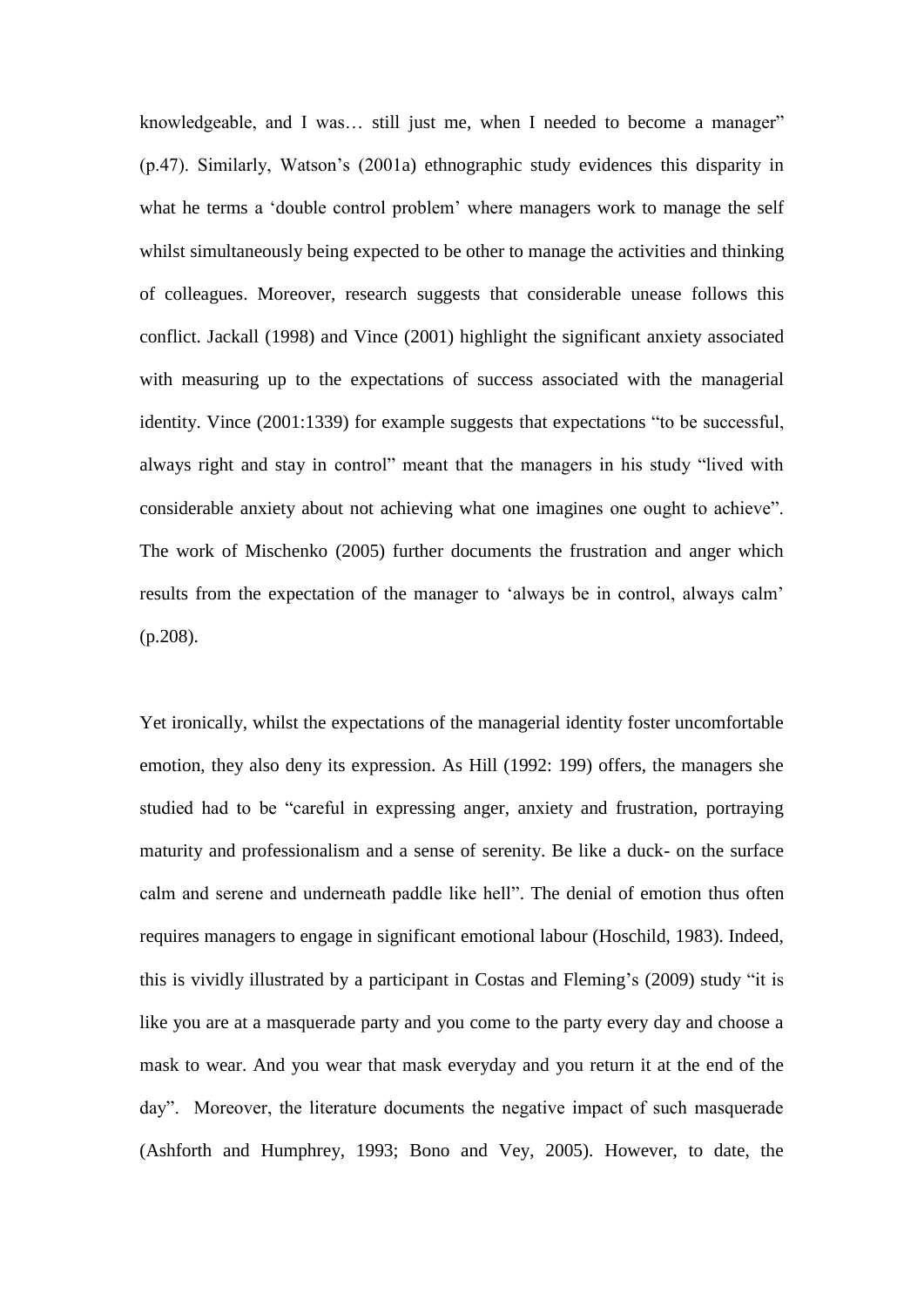emotional work undertaken by managers' remains under acknowledged (Clarke et al, 2007). If it is considered at all, discussion is limited to the ways in which emotion can be managed for organisational benefit (Brotheridge and Lee, 2008; Humphrey et al, 2008).

Against this background, I seek to illuminate further the often silenced struggles of managerial identity work. Specifically, I draw attention to the emotional challenges presented by disparities between the ideals of the managerial social identity and self identity. In so doing, I begin to respond to calls from Sturdy et al (2006) for empirical consideration of emotional aspects of identity work. Whilst others have suggested the importance of these struggles, they are rarely considered as central to discussion, as Ybema et al (2009: 312) observe few studies privilege the "subtleties of indecisive, insecure, critical or self depreciative identity talk". Moreover, the surfacing of these struggles offers important implications for facilitating managers' identity work in management education.

# **The Research**

The data emerged from in-depth interviews in a research project whose primary focus was on understanding the ways in which MBA learning informed management practice and careers (Author, 2006; 2008). The approach taken in this study sought to understand this formal learning within the broader context of informal manager learning, and it was discussions of this context which provided insights into the struggles of managerial identity work. Thus the data presented emerged as an unintended research outcome. However, the lack of intentionality is not seen as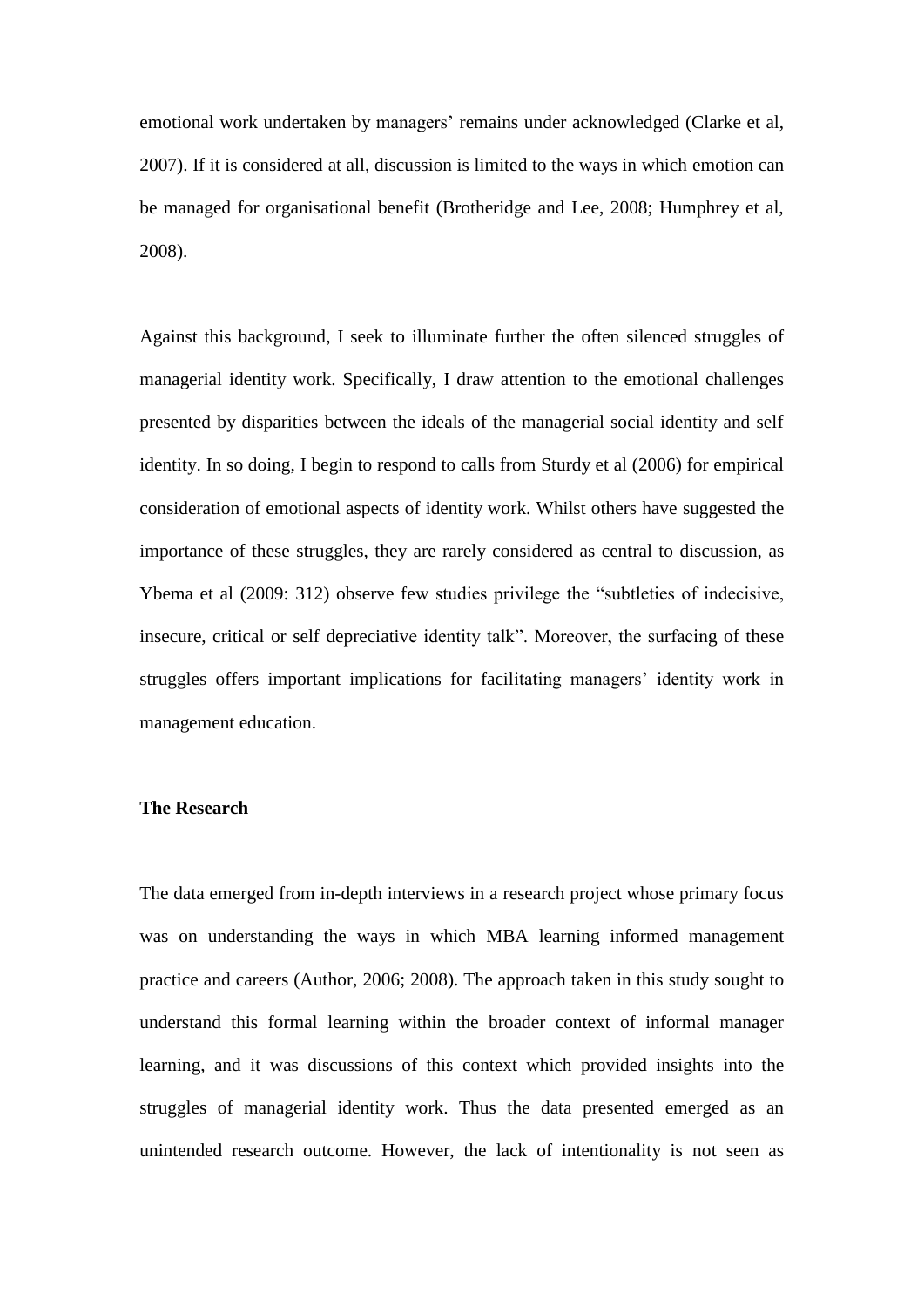problematic and may be necessary to uncover these struggles. As Ybema et al (2009) observe, methodologically researchers are challenged to overcome the staged performance of a positive self identity to reveal ambiguous, indecisive and negative identity talk. I cannot be certain why the managers here were able to engage in such negative identity talk but it is likely that their willingness to 'open up' was influenced by my identity as a young female researcher. Indeed, the literature acknowledges the ways in which a variety of social attributes influence qualitative data production (Broom et al., 2009). Moreover, their choice to disclose their struggles is also likely to reflect the way in which the interview method is especially helpful for providing space for individuals to unveil issues of personal importance (Barley and Kunda, 2001). Here, the semi-structured interviews gave managers opportunities to shape conversation and as rapport developed, managers revealed the struggles upon which this article is based. Whilst interview data is subject to limitations, it does offer important insights which future, more intensive research can develop.

The data drawn upon is taken from interviews with 35 UK MBA alumni, 19 males and 16 females aged between 29 and 56 years old, who held a range of managerial positions spanning private, public and voluntary organisations. The sample included individuals with a range of managerial experience in terms of years of service and organisational position as well as occupational expertise. Each interview lasted between 1 and 2 hours, and asked managers to describe their careers to date, the challenges of their current role, their manager learning generally and their MBA learning in particular. All interviews were recorded and transcribed.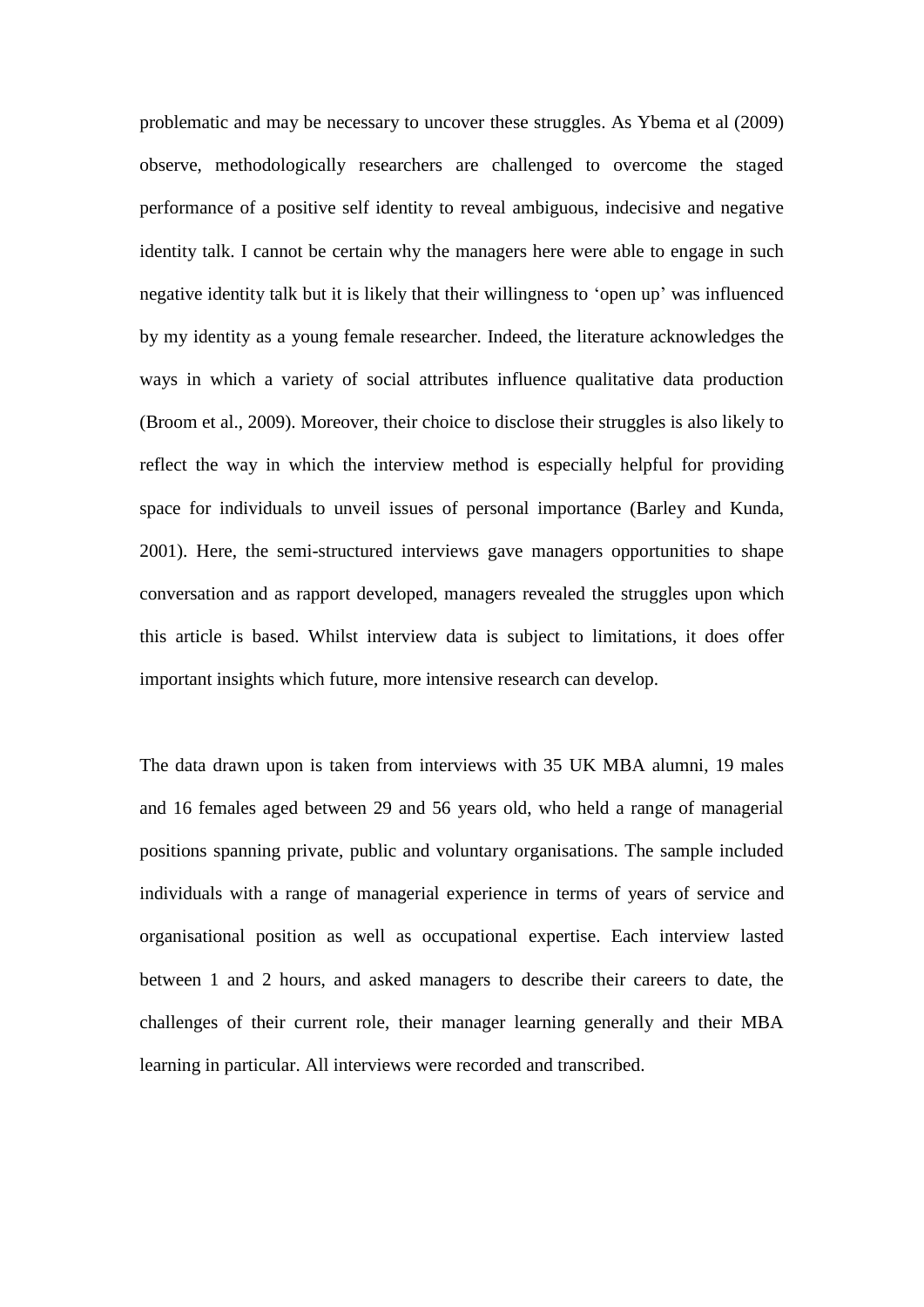The study adopted an interpretive research approach whose goal as described by Schwandt (1994: 118) is "to understand the complex world of lived experience from the point of view of those who live it". This broad approach embodies a number of competing paradigms but in line with discussions of identity work processes described above it is the social constructionist position which is adopted here. This contends that our reality is determined by the way in which we experience and understand the world which we construct and reconstruct for ourselves in interaction with others (Berger and Luckmann, 1996). To adopt such a position requires an acceptance of the ways in which the researcher interacts with the researched to jointly shape the constructions of each other. Thus my constructions of managers' identity work struggles emerged through an iterative process of research and analysis consistent with a grounded theory approach (Strauss and Corbin, 1998) where interviews were conducted in parallel with the analysis. As the initial interviews progressed, I was struck by discussions which highlighted the tensions managers experienced in their learning to 'become managers'. In subsequent interviews, I therefore sought to develop this emergent theme by probing managers *if* such tensions arose. The analysis followed guidelines developed by Strauss and Corbin (1998) and involved an iterative process of travelling between transcripts and the emerging structure. The process began by reading and re-reading transcripts, allowing provisional categories to emerge. As the analysis progressed, categories were consolidated and organised taking account of frequency and saliency as well as the development of the emerging structure (Ritchie and Spencer, 1994). Finally, informed by Watson (2008), categories were integrated around the central notion of struggles associated with negotiations between socially available managerial identities and self identities. The discussion that follows highlights these typically silenced struggles of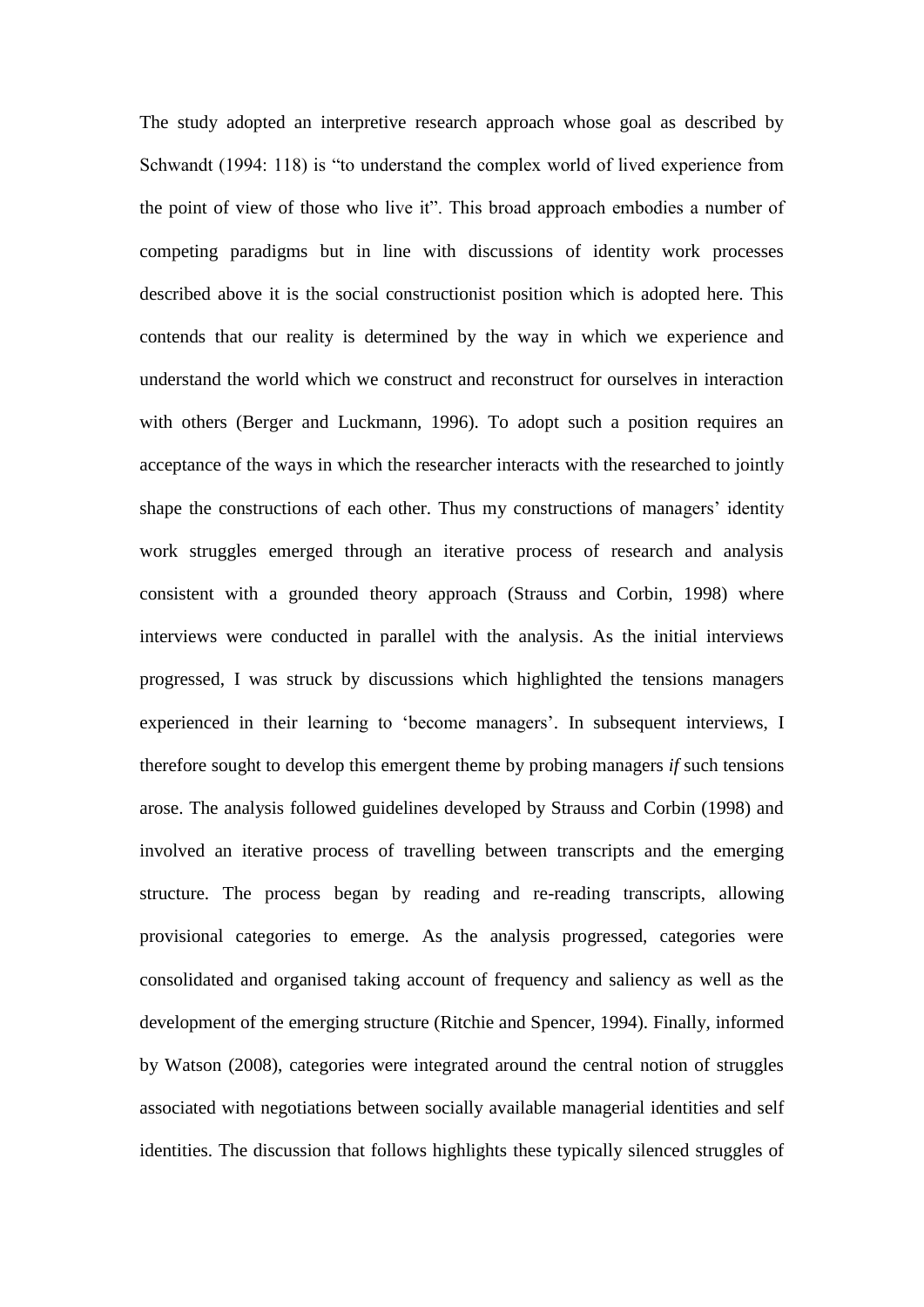becoming a manager, drawing attention to the uncomfortable emotions associated with this endeavour which the analysis revealed as especially significant. In line with the constructionist stance taken, it is acknowledged that the interpretation offered is of course my 'construction of the constructions of the actors one studies" (Schwandt, 1994:118).

#### **Findings**

#### *Being made manager*

Individuals' descriptions of their learning to be a manager suggested that living up to the expectations of the role were often most acute when taking up the formal position. Indeed, it is recognised that identity work is heightened at times of transition (Ibarra, 1999). Notably, the accounts suggested a particular tension between individuals' understandings of who they needed to be as a manager and who they felt to be:

*"This is talking from bitter experience, when I first got made manager, they give you the title, 'you are a manager, carry on'. The only difference in training to be a manager between the Friday and the Monday was I had a different car park pass. You are a manager. They just assumed you could do it. So you have got no support which meant that you were managing badly because you don't know what you are doing, you are making it up as you go along which also means that you don't have a lot of confidence in your role or your abilities to do it.* " [Finance Manager, male, age 35]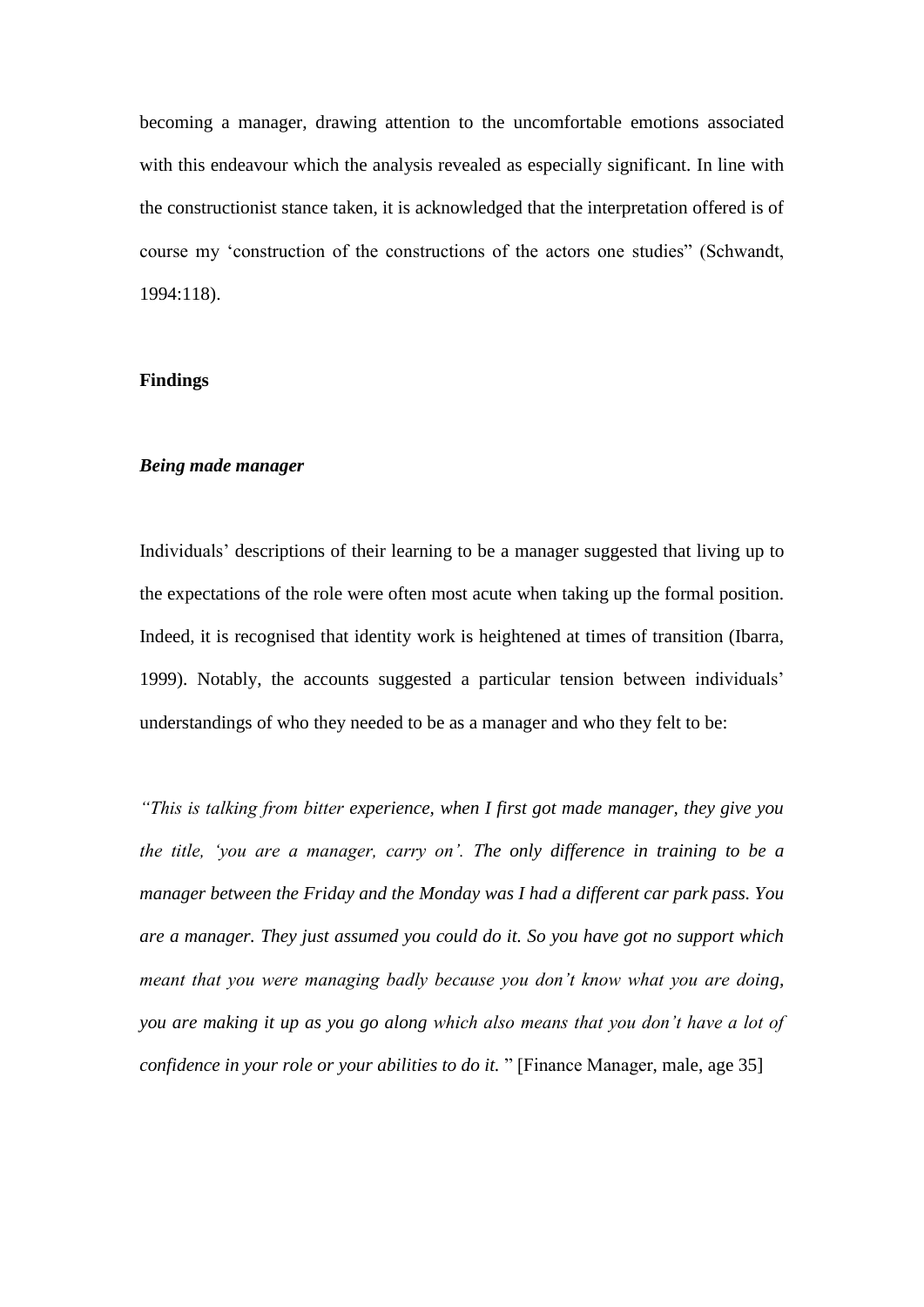The example highlights a felt discrepancy between the social identity of manager and the individual's notion of who he is. Quite clearly he is unsure of how to be a manager and his identity work is complicated by the assumption that the title of manager is synonymous with 'being' manager. The identity literature recognises that managerial identity is emergent and there is no obvious point when one 'becomes a manager' (Watson, 2001b), yet the example illustrates that this emergence is ignored by organisations making for a 'bitter' process of managerial becoming.

Others' descriptions of their transitions into managerial roles suggested similarly that their identity work involved significant uncomfortable emotion:

"*When you first go into a managing role, you are quite nervous by the whole process of leading people and think 'I am not going to be very good at this'. But I think sometimes you do have to stretch yourself because when I came into this position, I felt out of my depth and it probably took, two or three months to structure things in my head, that I can do this and I have been picked because they think I can do it"* [Logistics Leader, female, age 32]

The example is illustrative of the conversation of identity work described by Ybema et al (2009) where the individual can be seen to be negotiating the demands of the social identity of manager against internal ideas of personal capabilities. Given the lofty demands that make up the managerial role, this negotiation evokes feelings of nervousness, self doubt and feeling out of one's depth. Further, the account suggests that working on one's managerial identity is an on-going project and is consistent with a processual understanding of identity work (Ashforth, 1998). Indeed, whilst the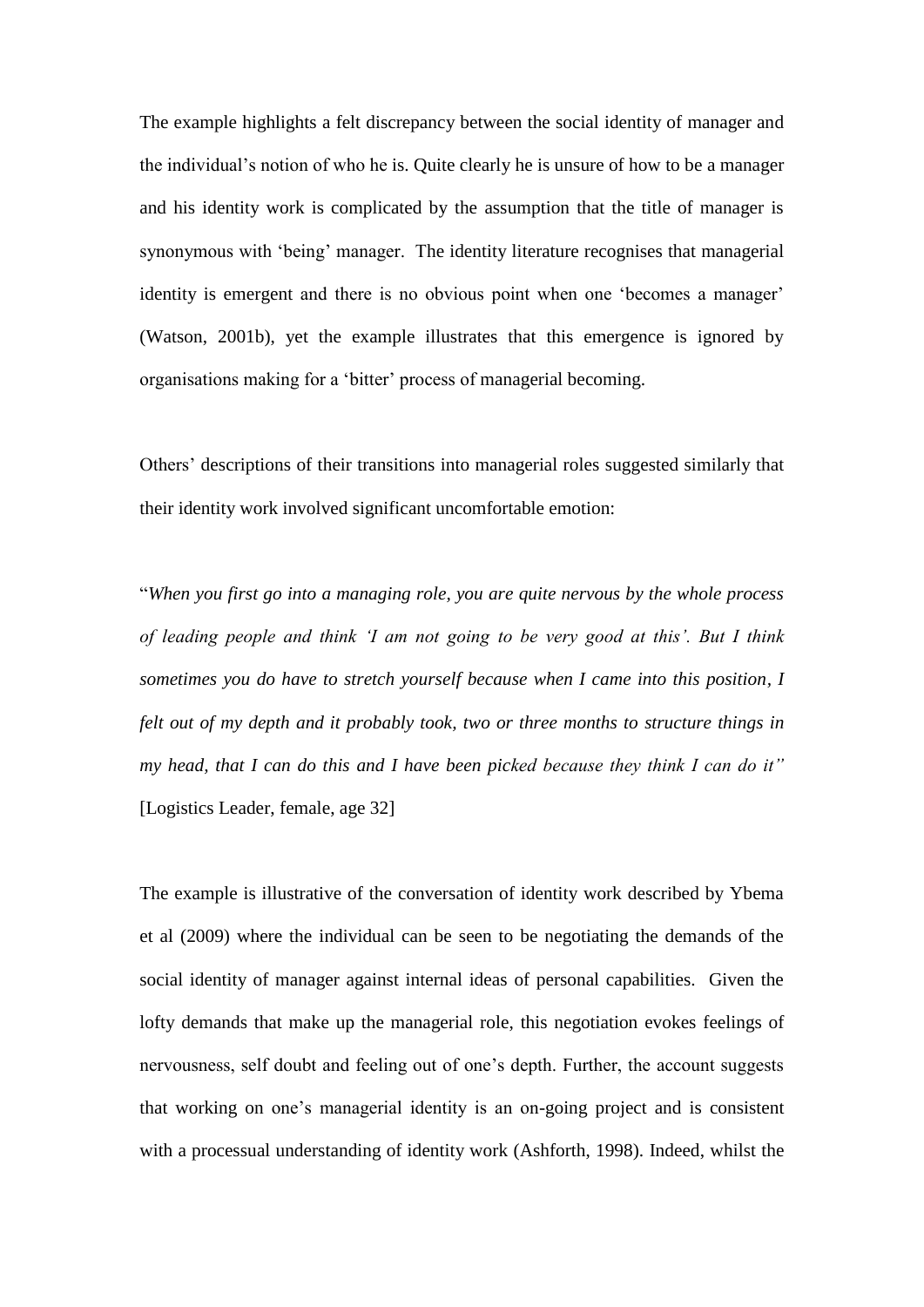struggles of identity work were more pronounced upon taking the position of manager, discussions highlighted that ongoing tensions of working on a managerial identity were fuelled by the everyday challenges of the role.

#### *I don't know what I am doing!*

A significant challenge expressed by a number of managers centred upon fulfilling the expectation that a manager is somebody who knows:

*"There are also other challenges where colleagues look to me for direction and I don't know! They are looking at me and I don't know! So it puts a bit of pressure on you because how you can help other people… I think deep down you do have some ideas… because it is very easy to be a bit scared and say 'I don't know what I am doing at all here!'*" [Training Manager, male, age 41]

*"I have learned that I am quite a stoic person. Myself, I have had issues and concerns alongside the other people and I didn't have the answers, and I am trying to support other people when myself I don't know what is going on"*. [Management Accountant, female, age 38]

The accounts illustrate the tensions managers experience in assuming the social identity of manager as somebody who knows against a private identity of somebody who doesn't know. The discrepancy between expectations of the managerial role and personal notions of self thus generates pressure and fear, again illustrating the significant emotion involved in managerial identity work. Of interest, as the latter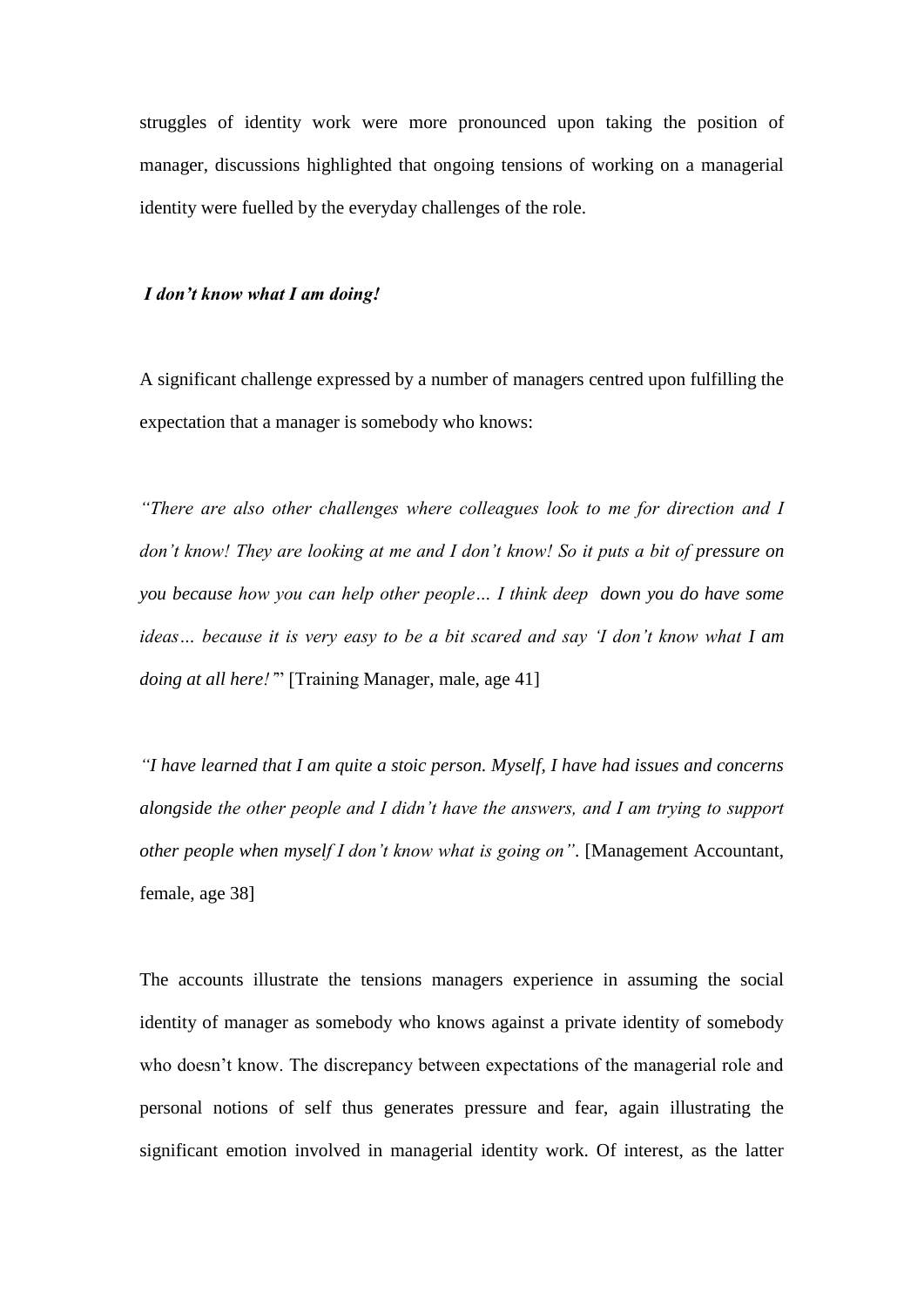quote suggests, the necessary silencing of these fears over time shaped aspects of personal identity where the individual developed a perception of herself as a "stoic person". Others however expressed greater difficulties in suffering hardship without showing emotion:

"*Probably the thing that I find most difficult is when I feel under pressure, to try and maintain a sort of enthusiasm that I can pass onto others…I am facing difficulties myself with handling my side of it but you have really got to try and put that to one side. I do find that difficult. Almost having to be a bit Jekyll and Hyde"* [Training Services Manager, male, age 56]

This discrepancy can be seen as symptomatic of Watson's (2001) 'double control problem'. Indeed, for the managers here, being accountable for themselves was often trouble enough as a recurring theme was a reference to struggles with self confidence.

# *I have never been confident*

The interviews revealed that a significant aspect of working on the identity of manager was an attempt to improve self confidence:

"*Self confidence has had to improve, outwardly anyway*". [Operations Manager, male, age 35]

This suggests that individuals acknowledged self confidence as a key dimension of the social identity of manager and is consistent with Sturdy et al's (2006) assertion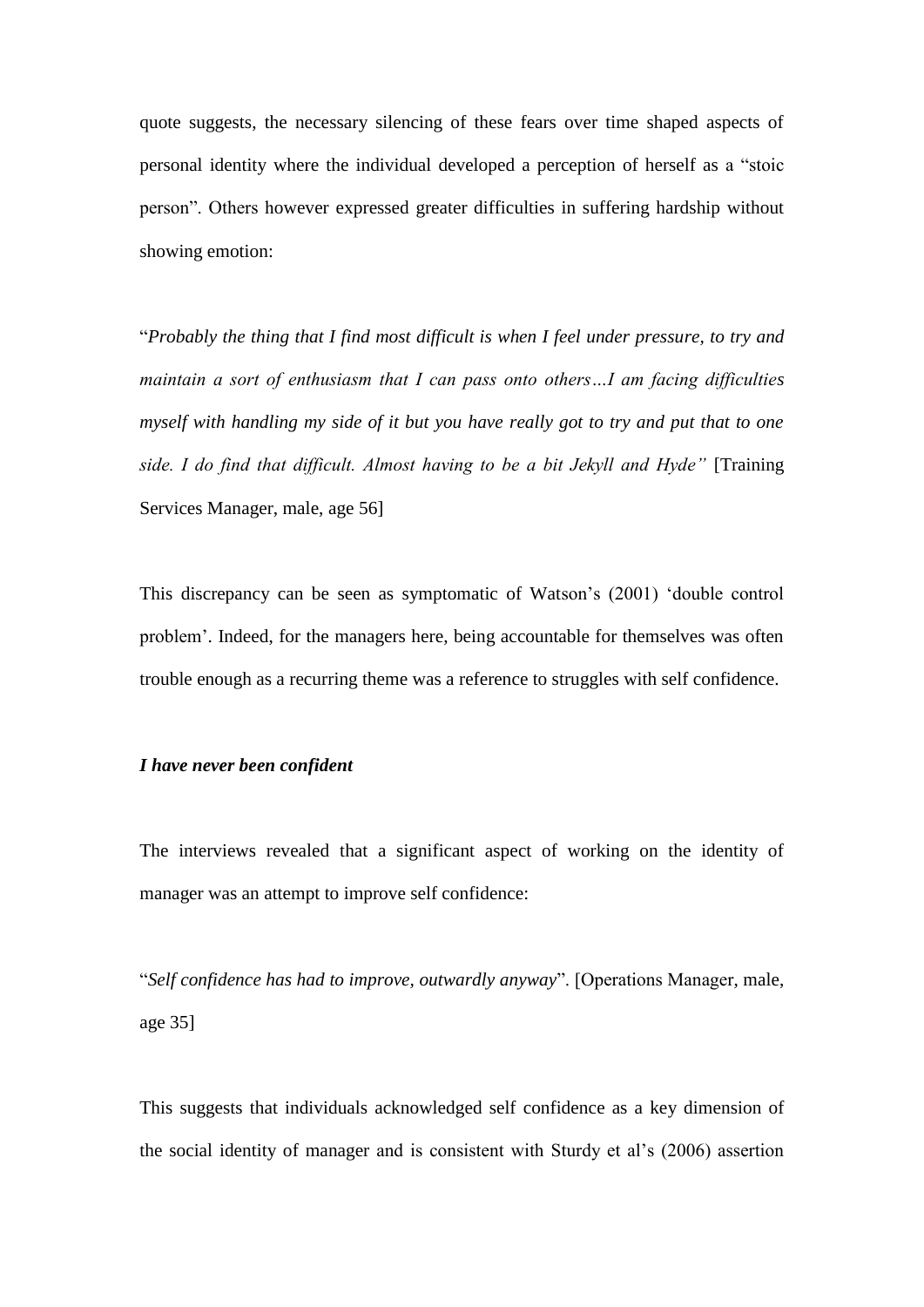that self confidence is an important but neglected issue in understandings of managers' identity work. However, as indicated here, this was often at odds with a private self identity of somebody who lacked confidence:

"*I have never had a great deal of confidence, I have had to do things and people might say I have got self confidence but I don't feel that I have.*" [Research Team Manager, female, age 39]

Both of these comments portray a belief that others might be tricked by a fragile confident identity. However, in contrast to Sturdy et al's (2006) position that self deception follows, for many managers here, this did not silence internal struggles which challenged the individual to become more confident as a manager:

*"I have never been confident. And I would say even now I am not. No reason why I shouldn't be, I know more than most people I am presenting to, very senior managers. But I always tend to struggle sometimes with confidence. I think it is just because if you are conscientious and dedicated, then there is always that doubt that you have not done a good job or it is not perfect.*" [Product Manager, female, age 38]

This illustration documents a degree of angst in the ongoing negotiation between the expectations of confidence of the managerial role and a self identity as somebody who 'has never been confident'. In part this relates to her perceived self identity as a 'conscientious and dedicated' person striving for perfection but there is also a suggestion that the anxiety is fuelled by the expectation of the manager as somebody who knows. Whilst she states that she 'knows more than most people I am presenting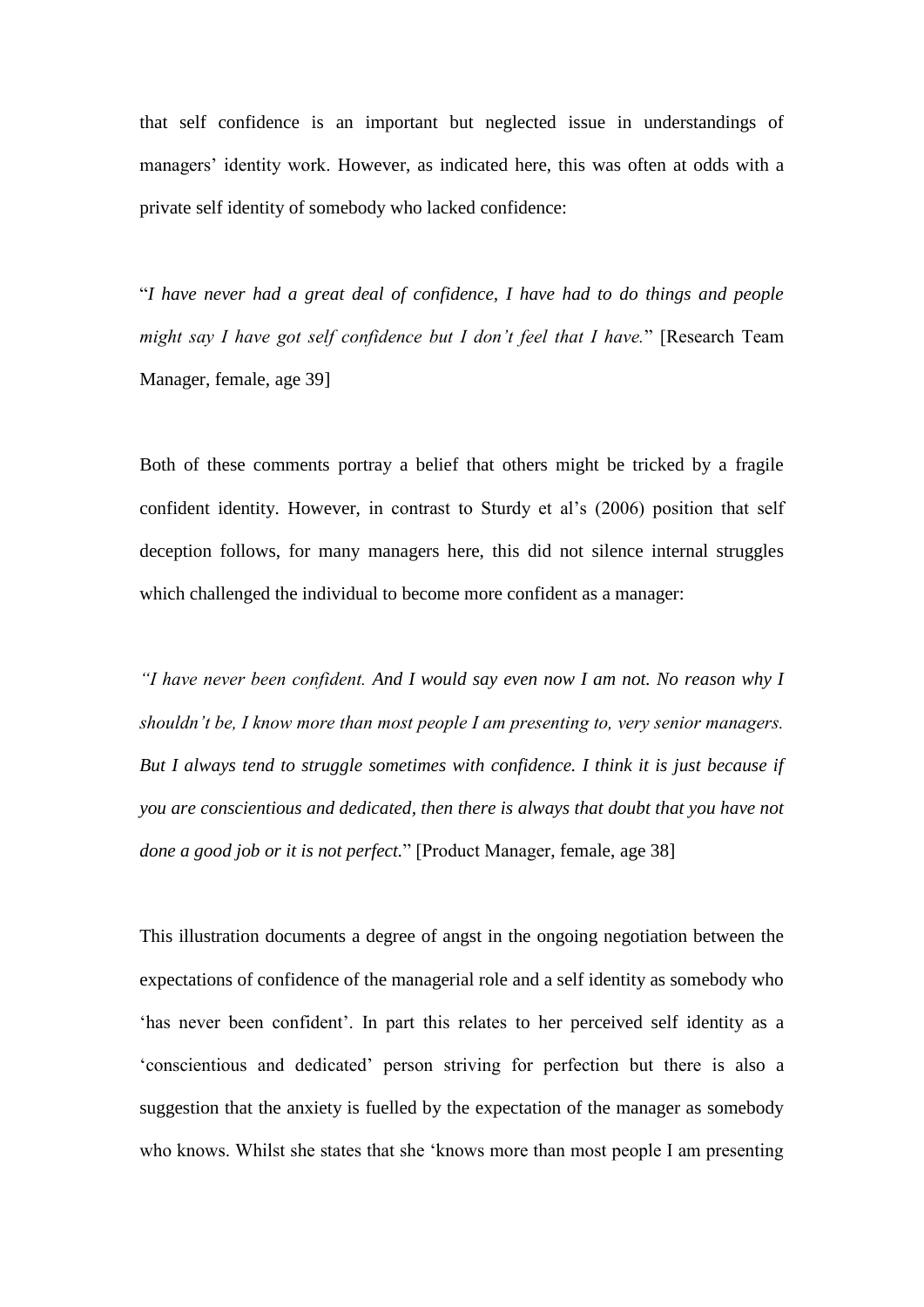to', there is a suggestion that knowing is incomplete which informs the struggle. Of course, knowing is never complete but the expectation of the expert manager nevertheless pressures the identity work of managers to be the knower. To be seen as somebody who does not know and hence might be wrong challenges the expectation that the manager is one who is in control and always right.

#### *You are a manager, why don't you know that?*

The pressure for managers to 'get it right' was a recurrent theme in managers' identity work. Even when managers had held formal positions for a number of years, their accounts suggested that tensions remained between a social identity of one who is right and successful, and a private identity of one who is wrong and fails. This tension seemed particularly marked when faced with new managerial challenges.

*"It is doing something that I have never done before; it feels quite daunting because it will be very obvious whether you have done a good job… I think the challenge is that we have to get it right, and with all the continual changes getting it right is a bit of a moving bus. And that does worry me a little bit but you have to think would anybody else be doing it differently? It could make or break your career really."* [Logistics Leader, female, age 32]

The account illustrates the ways in which the expectation of the social identity of manager as one who gets it right, generates notable fear and worry for the individual. Indeed, reflecting observations by Jackall (1988), getting it wrong can be seen to 'break your career', suggesting one who is wrong can no longer be seen as a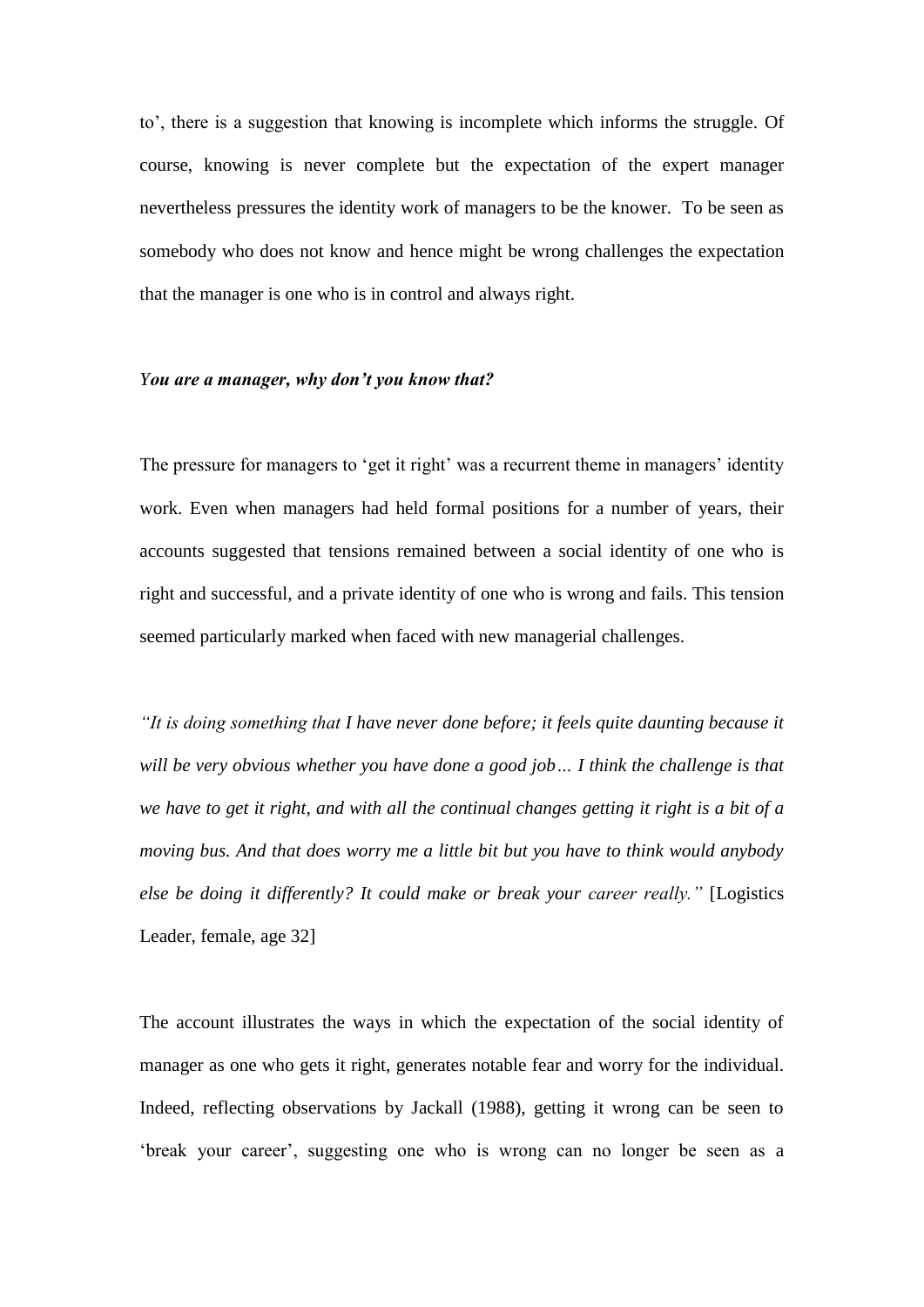'manager'. Unsurprisingly the fear associated with being wrong is fuelled by ongoing change which limits individual control over the situation. However, again this is incompatible with the social identity of manager as one who is in control. The excerpt suggests that the social identity of manager is rather unforgiving. Ultimately one is judged by results alone which in the case of the manager are often "very obvious" and such visibility heightens fear of failure. Furthermore, the accounts suggested that measuring up to the expectation to be right was also associated with significant frustration and self doubt:

*"I felt very, very frustrated. And for a person like me who is quite impulsive, action orientated, patience is not something I possess. I beat myself up about it a lot, I thought it was me, I thought I had failed, I thought I was crap. I went through a whole 'oh my God what the hell am I doing here?' At that point I thought I just want to go back to where you can have a joke about what happened on Eastenders. I thought how do I get out of this situation and get back to something I am familiar with? And it took me a while to say 'no, you have got to learn from this'"* [Trading Director, female, age 37]

The account which details the individual's difficulties in taking up a new responsibility of managing an international team, highlights the significant pressure of those in managerial positions to not only be right but to be successful immediately. Moreover, her comments indicate that the problems encountered primarily challenged aspects of her self identity which left her feeling very frustrated and negative about herself, vividly illustrating the uncomfortable emotions generated in living up to the lofty demands of the social identity of manager. Further, her account revealed that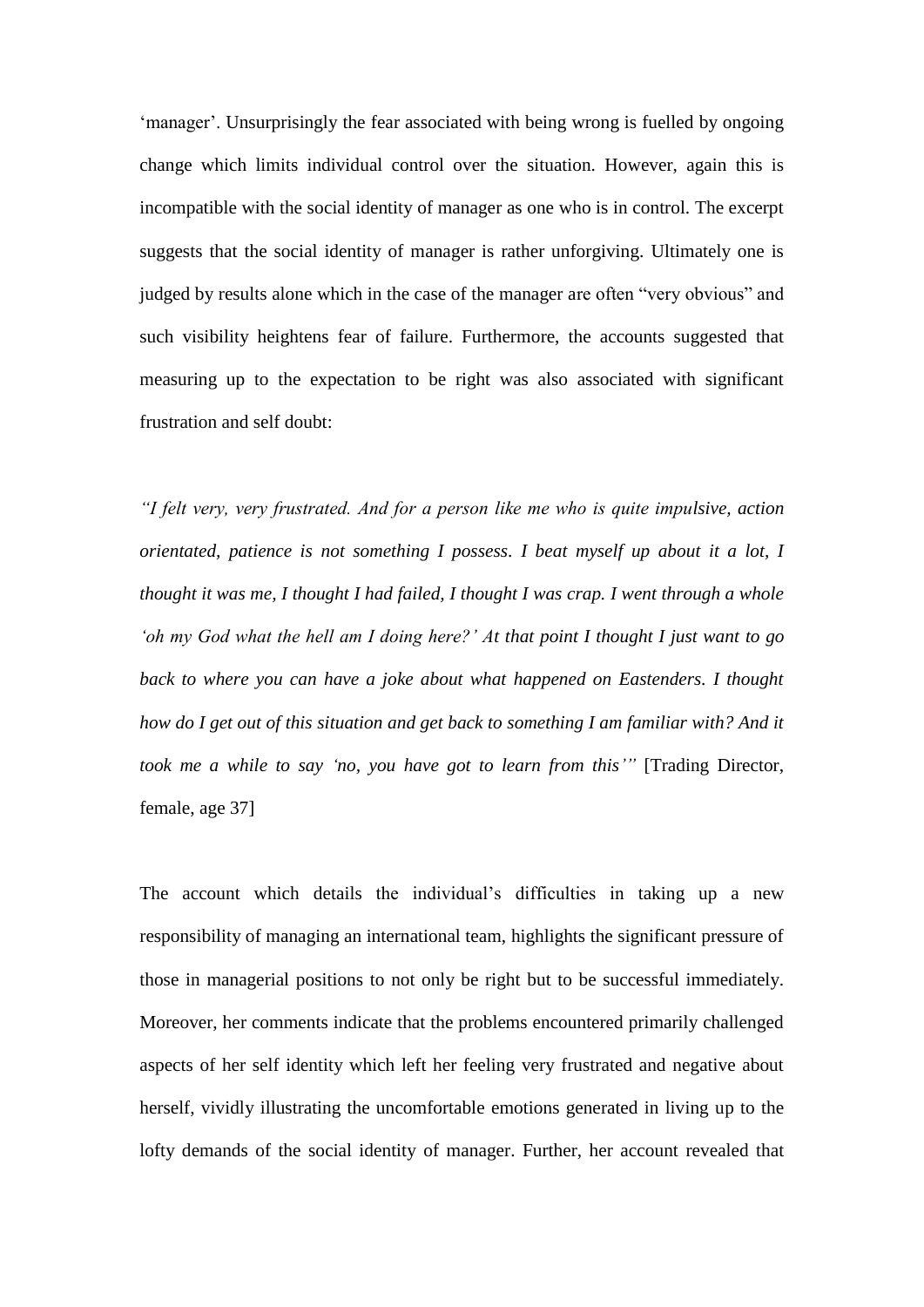after initially 'beating herself up' and questioning her suitability for the role, she was in time able to involve others in her identity work which turned attention away from internal self inadequacies outward to issues arising from expectations of the role:

"*I went to see one of my colleagues and said 'these are the things that I am experiencing, is it just me, am I just the stupid one?' And he said, 'no, I have similar issues'. And I said 'we need to do something about this, things are ridiculous, they are not working and I am going to get very frustrated and I am going to end up just jacking it in if I am not careful'. And it was really interesting because it takes one person to open up and you find that lots of other people are in the same situation but nobody wants to take that first step*". [Trading Director, female, age 37]

This shift in focus in her identity work is important given that her frustration left her contemplating 'jacking it in' and thus rejecting the managerial identity completely. However, as she also indicates this movement was somewhat difficult since paradoxically the expectations of the managerial identity mean it is threatening for managers to ask for help. Indeed, another participant highlighted that the manager risks being 'thought a fool' if they ask questions:

*"I was given the commercial manager's job and very quickly found myself extremely ineffectual in that post and struggled with it but I am not the sort of person who can let things go, I have to see something through to the end, I can't just throw my hands up and say 'I can't do this'. That affected my health because I was going into work at six o'clock in the morning and not going home til midnight, getting four hours sleep and then doing it all again, six, seven days a week. Eventually I did have to stand*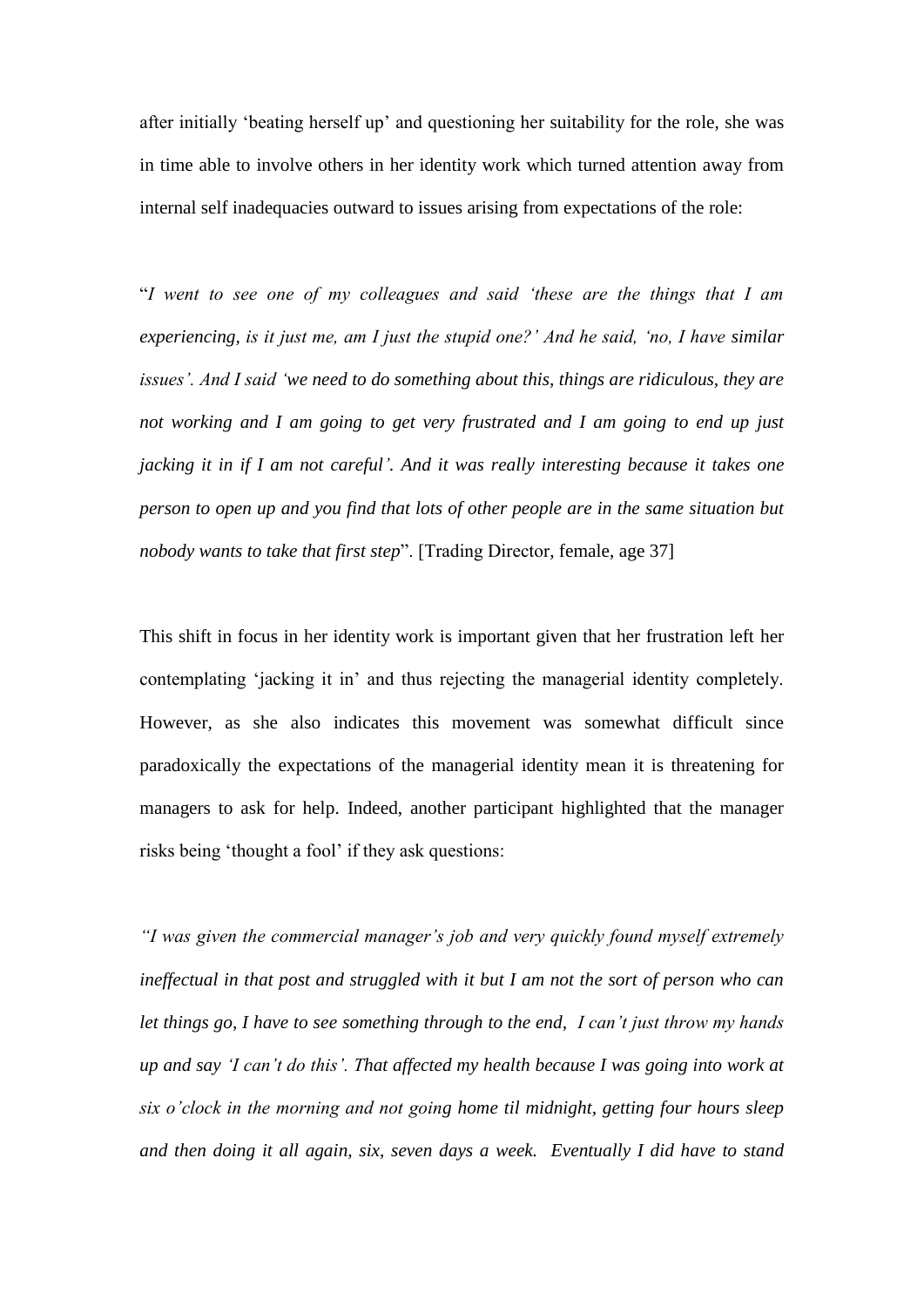*back and say 'I can't do this on my own, I need some expertise'*….. *I think actually that is a big problem in British management, people are scared to ask because they'll be thought a fool or well you are a manager why don't you know that?"* [Business Development Manager, male, age 41]

The account draws attention to the private difficulties experienced in working on the identity of manager. Here, the social identity of manager as 'one who knows' interacts with the self identity of the 'sort of person who can't let things go' to generate serious consequences for the individual's health. The expectations of the managerial role to know appear to make it difficult for managers to ask for help, it is not the done thing (Schein, 1993) which makes for emotionally charged identity work where managers feel scared to speak up.

#### *It is almost like being an actor*

The silencing of the emotional tensions of identity work meant that managers often engaged in significant emotional labour (Hoschild, 1983) working to display an identity consistent with accepted notions of social identity of manager. Whilst the emotional labour of service workers has long been recognised, in the case of the manager it is rarely acknowledged.

*"I can't believe I am saying this but as a manager of a big team, you have to put on this, it is almost like being an actor, isn't it to a certain extent? You play the audience, depending on who they are. I know this is against what I am supposed to be saying but I guess I always feel half the time, I am pretending, putting on a face that isn't the*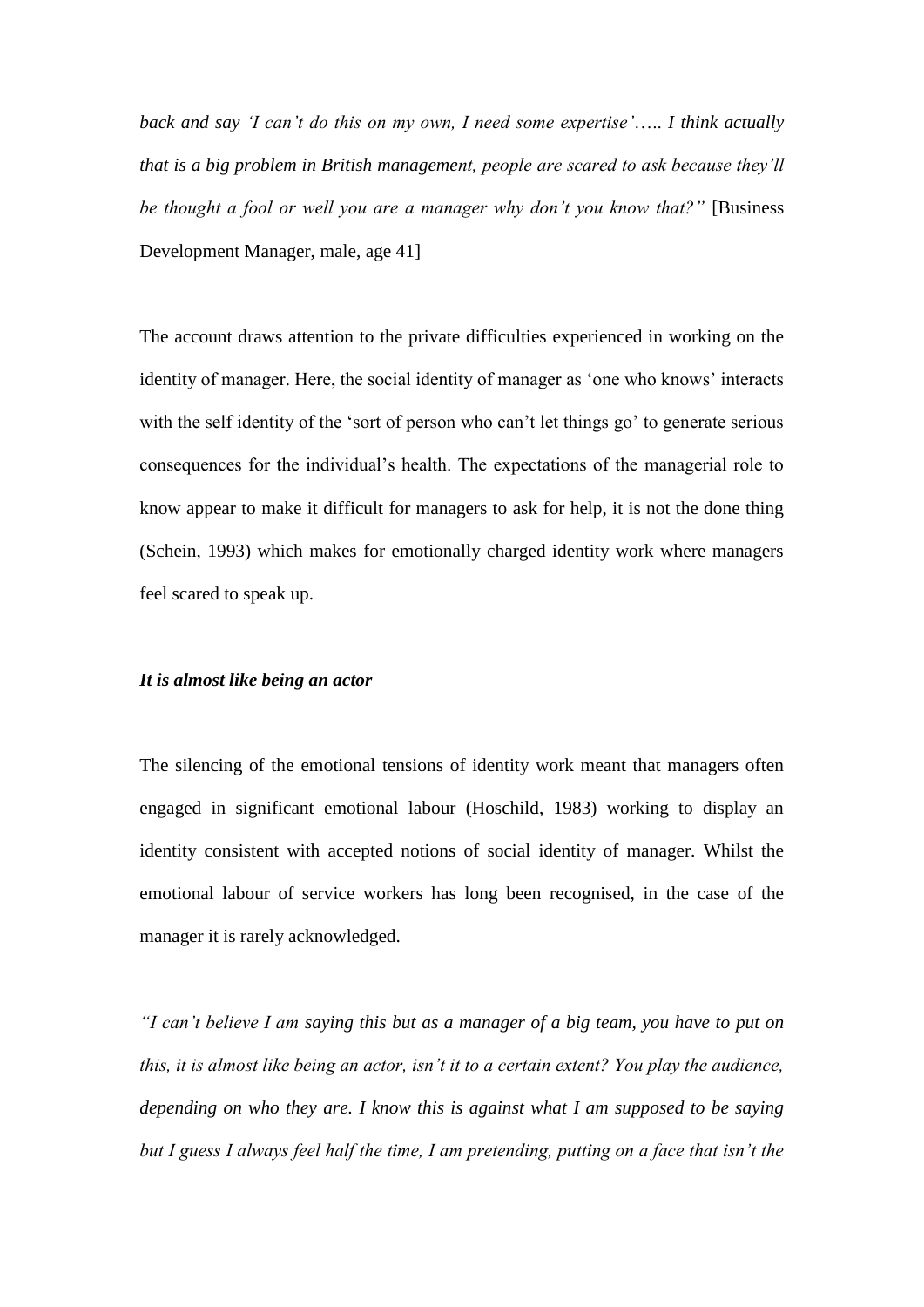*real me. Isn't what I talk about when I get home or what I do. And it is quite a relief to go 'phew, I don't have to worry or think about anybody else'".* [Communications Manager, female, age 46]

The almost confessional account highlights the uncomfortable negotiation between the 'real me' or private identity and 'what I am supposed to be' or the social identity of manager. Working on 'being a manager' is thus seen to involve an act or pretence and is akin to the observation in Costas and Fleming's (2009) study where managing is likened to the wearing of a mask which is returned at the end of the day. Similarly, the account suggests a sharp distinction between a work identity which generates considerable worry and a home identity which provides much yearned for relief. Others also highlighted the negative emotions created in working between the social identity of manager and self identity:

*"It is the fact that you have people that are so reliant upon what you do, the way you behave as a manager is so important to the people that report into you. And the whole role model point of view, I find quite stressful because lots of the time I am having to go against the way I would like to be naturally"* [Training Services Manager, male age 56]

This quote illustrates the stress experienced in working on the 'role model' aspect of managerial identity, an identity which is at odds with how one would like to be 'naturally' or privately. Furthermore, the stress of the emotional labour of managerial identity work, for some, in time stimulated a questioning of the managerial identity.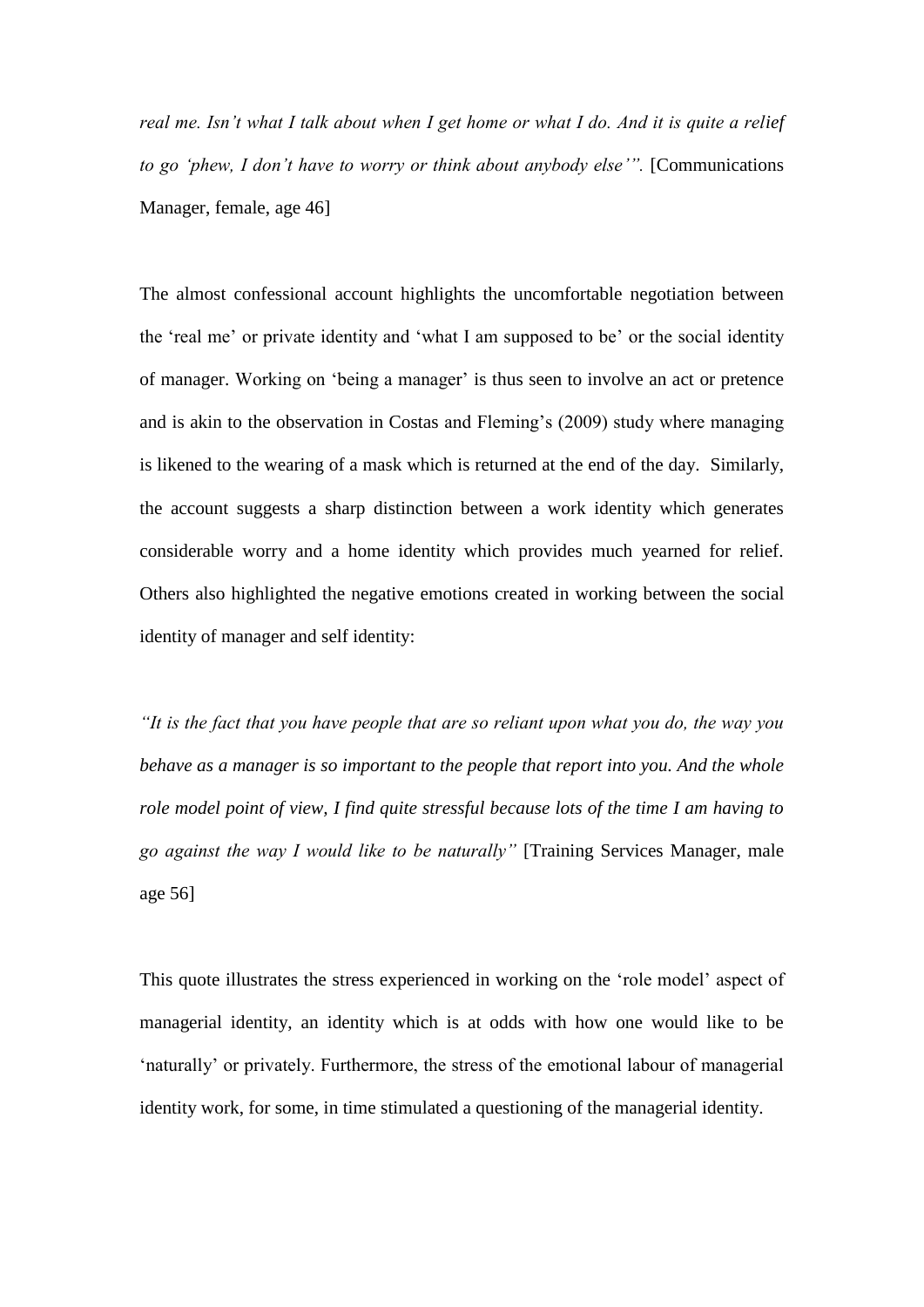# *I have let myself off the hook*

Consistent with the processual understanding adopted, the interviews demonstrated that becoming a manager was never complete. In particular, the accounts provided by those who were in the later stages of their career and those who had since left formal managerial positions were especially insightful. As the quotation below describes, even late in the career, the struggles of identity work persisted:

*"If I had my time again, I would stay as far away from management as possible but I came from a generation where promotion within a technical environment always came to an end, and that people from then on in were promoted to a managerial grade, and if you had not really achieved some sort of managerial position then you had not really made it, and I think I always had this ambition to be the manager. But lots of my character doesn't suit being a manager and I don't think I would go into management if I had my time again*" [Training Services Manager, male, age 56]

It is evident from this account that even after years of working on the identity of manager, the individual still experiences considerable unease. His description indicates that whilst initially motivated by the symbolic success of the managerial role, to be a manager is to have 'made it'; over time he has learnt that aspects of his self identity were not well matched with other important aspects of the position. The evolving mismatch thus raises serious questions for him regarding his suitability to be a manager. This reveals the emergent and under acknowledged identity struggles that follow from seductive narratives which equate the managerial position with status and success. Whilst individuals might feel well matched to the career success that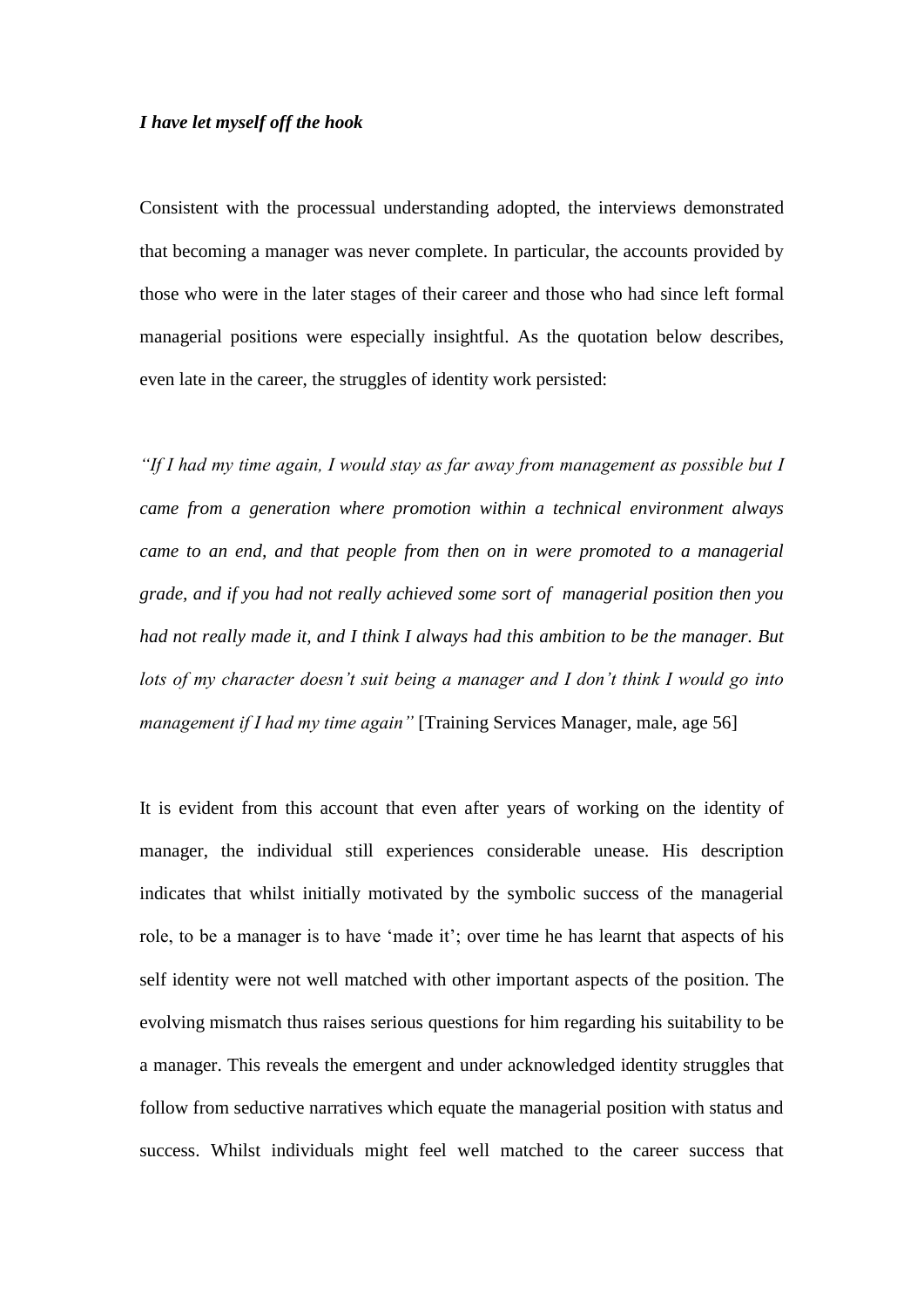managerial positions imply, measuring up to other aspects of being manager are far more problematic. Indeed, negotiating the heavy expectations of the managerial identity for some continued even after leaving formal managerial positions:

*"In particular, now that I am talking this through, the most significant thing was not feeling guilt ridden about things that didn't work, that I didn't take that all on my own shoulders. I now realise that things are that complicated, they involve that many people, the way that things change cannot be solely attributable to one individual. Therefore I have let myself off the hook"*. [Sales and Marketing Director, male, age 41]

The account reports the significant guilt associated with not measuring up to the notion that as a manager one should always be successful, further highlighting the uncomfortable negotiation between social and self identities. Of note, after some time away from his managerial position he is still working on reconciling the guilt evoked in his identity work. Through the eventual challenging of what it means to be a manager and recognition of the limits of a manager's control, he has now "let himself off the hook" but as his comment suggests this has been a long and painful process.

#### **Discussion and Implications**

This study provides a contribution to theoretical understandings of identity work and perhaps more importantly, to management education. Turning first to the theoretical contribution and responding to calls from Sturdy et al., (2006), the work demonstrates the centrality of emotions to identity work processes. Specifically, it builds on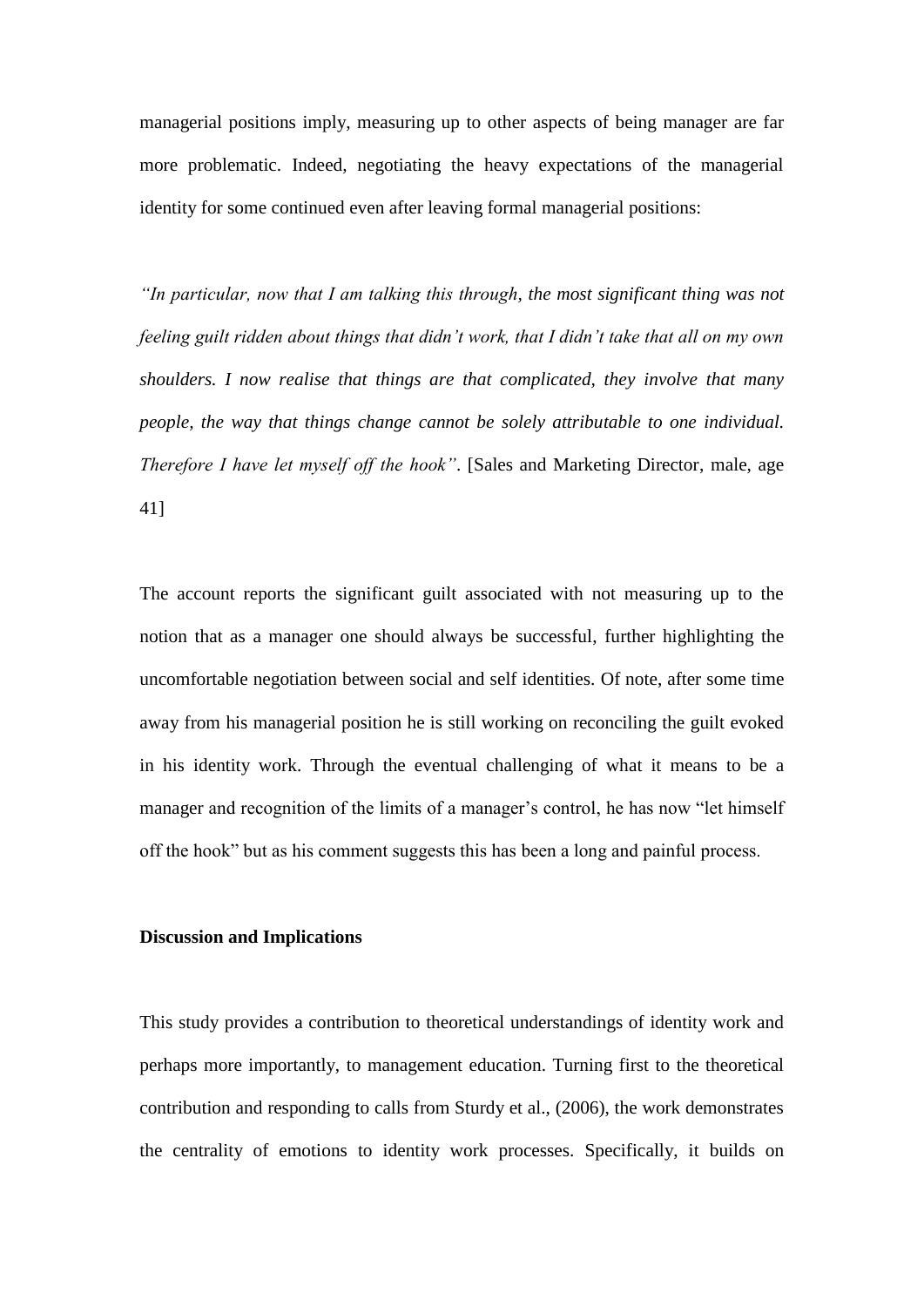Watson's (2008) model of managerial identity work to show how attempts to reconcile social and self identities generate considerable emotion and importantly that this is integral to developing a workable self identity. The work has shown how demanding social identities of manager make for a difficult identity work process where individuals struggle to come to terms with expectations of how one ought to be as a manager. This creates dissonance in the identity project which in practice means individuals experience significant anxiety, guilt, frustration and worry. Moreover, these emotional responses inform and are critical to ongoing identity work; the accounts have shown how individuals play through these to fashion a viable identity. Identity work then is a felt process where our emotions cannot be separated from who we are or who we might become. As Cunliffe and Coupland (2012: 69) contend "we *are* our bodies", and as seen here our emotions are fundamental to making ourselves.

This centrality of emotion to our identity work suggests the importance of its open and serious exploration. However, the work here also demonstrates that in the case of the manager, dominant discourses prevent the open exploration of emotion so integral to their identity work which makes the process of becoming manager more difficult. In this way, the study extends critical discussions of grandiose managerial discourse (Kerfoot and Knights, 1998; Willmott, 1984) in illustrating how this is mobilised by managers- it both creates and denies the uncomfortable emotions of identity work and sets in place a spiral of silence (Bowen and Blackmon, 2003). Indeed, the work shows the endurance of the emotional struggles of managerial identity work. Whilst becoming a manager is never complete (Parker, 2004); the degree of emotional discomfort reported by this sample of experienced MBA holding managers is surprising. Of concern, the analysis suggests that in dealing with these uncomfortable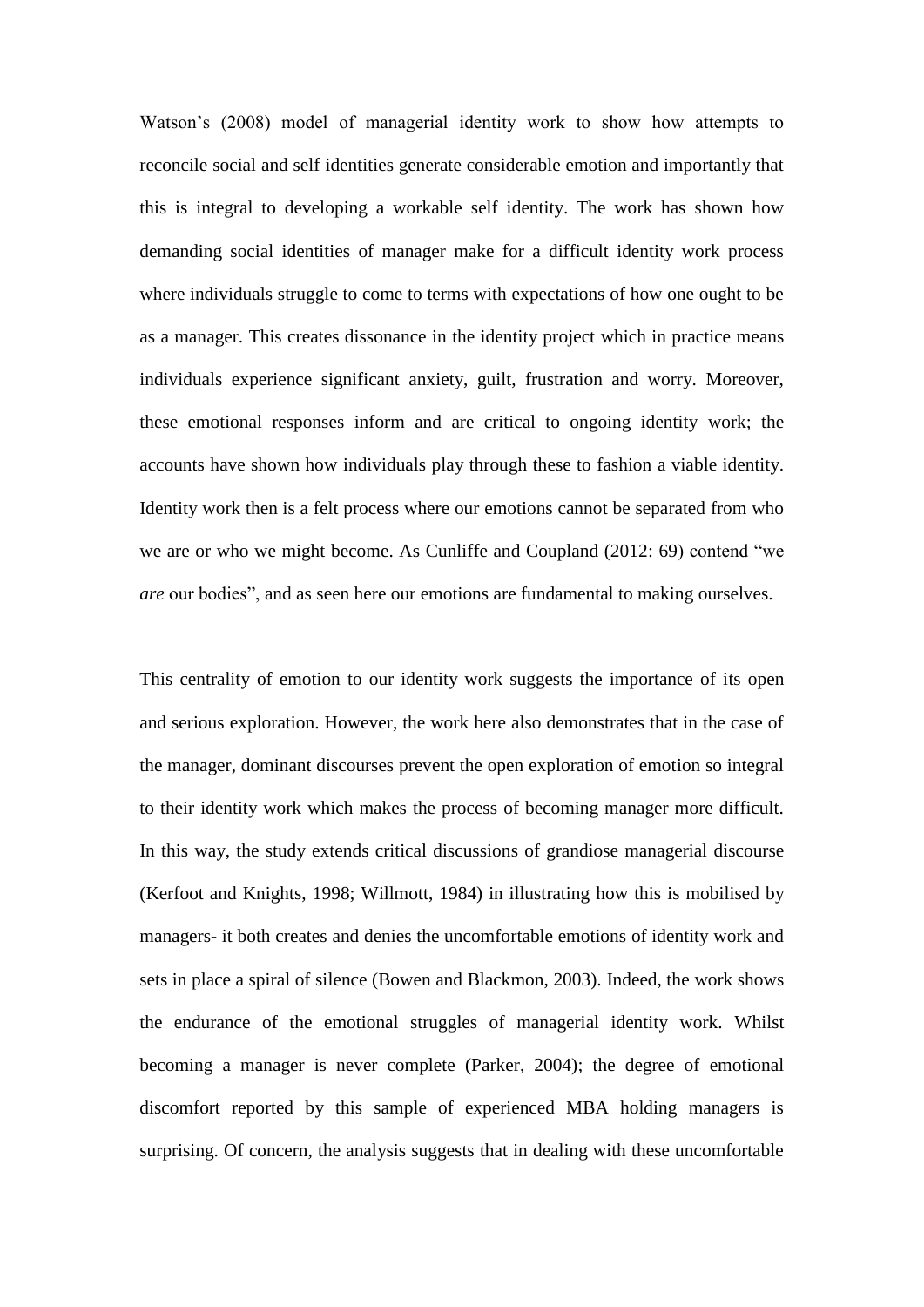emotions, managers first turn attention inwards challenging aspects of self identity. This can be a destructive process where the individual comprehends the emotional response as a sign of personal identity weakness. However, the analysis also indicates in time identity work can turn outwards if individuals can work with the emotional response in opening up to others to question accepted understandings of notions of manager. This is consistent with Warhurst's (2011:275) "more optimistic, less deterministic" perspective which suggests managers are not "discursively deceived demons". The work therefore shows how emotional responses play into the making of ourselves, presenting both challenges and opportunities for who we might be. Crucially in the case of the manager, the voicing of emotional responses offers possibilities for more realistic and helpful forms of identity work. Yet the accounts also highlight the immense difficulties managers face in working with emotions to question prevailing dominant managerial discourse- perhaps not least because such discourse suggests managers have answers not questions.

One arena where managers are permitted to ask questions is the management classroom and accordingly I now turn to the implications for management education. Consistent with recent understandings of the business school as a holding environment for identity work (Petriglieri and Petriglieri, 2010), it is suggested that management education provides an important space which can facilitate a questioning of accepted understandings of notions of manager to allow for possibilities for more helpful identity work for managers. Whilst recognising that the space provided by management education is not without its own tensions (Reedy, 2003), the literature suggests it can offer a 'safe' space for identity work. As Ford et al (2010:S75) observe "it is with fellow students that the rational, non-emotional, super-human façade is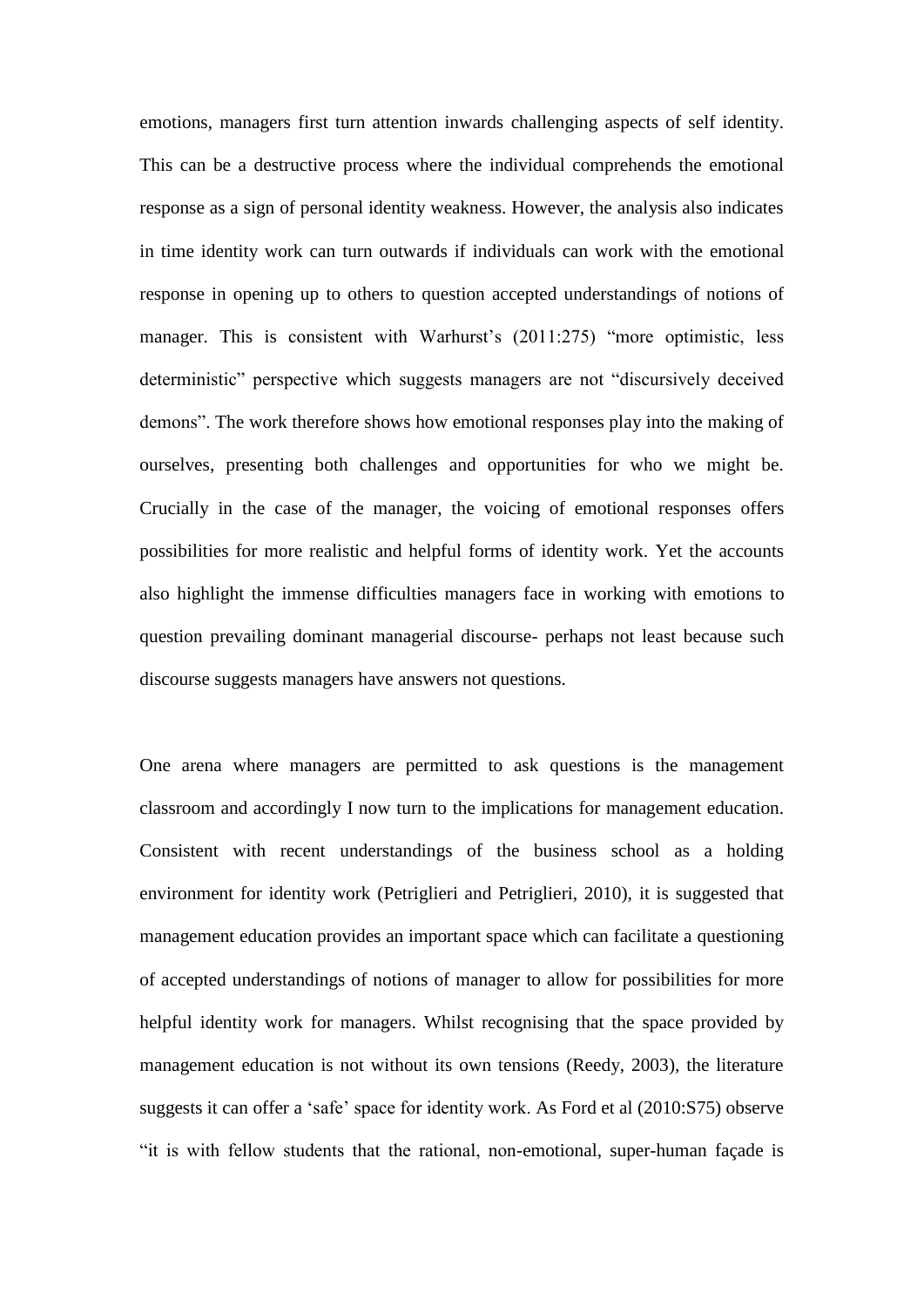allowed to slip". However, whilst the conditions might be ripe for more realistic identity work, to date these have not been sufficiently recognised by educators. What is more, educators are often complicit in reinforcing dominant managerial discourses (Vidaillet and Vignon, 2010).

Critical analyses of management education highlight the ways in which it is guilty of promoting and reinforcing managerial discourse. Chia and Holt (2008) and Ghoshal (2005) for example, highlight how an over emphasis upon scientific rigour avoids the complexities of the art of management practice. As Chia and Holt (2008: 476) contend this "unwittingly filters out the predicaments, the intractable problems, the agonising over and the sleepless nights that characterise the actual lived world of management practitioners". Similarly, Simpson (2007: 184) argues that this emphasis reinforces and maintains "a masculine way of organising and seeing the world" which is "out of touch with the needs of modern management". Arguably then management education in its maintenance of dominant managerial discourse plays a part in silencing the struggles of identity work surfaced here. Put differently, our avoidance of the complexities of management contributes to the 'disappearance' (Fletcher, 1998) of the struggles of identity work.

This avoidance may in part reflect the way in which dominant managerial discourse informs our identity as academics. A reliance on scientific rigour provides the possibility (albeit illusory) of offering expertise and solutions to managerial troubles (Grey, 2004). A turn to the complexities of management practice might be seen as a threat to our expert identity as one who provides answers. Currently then, management education often constrains rather than enables managers' identity work.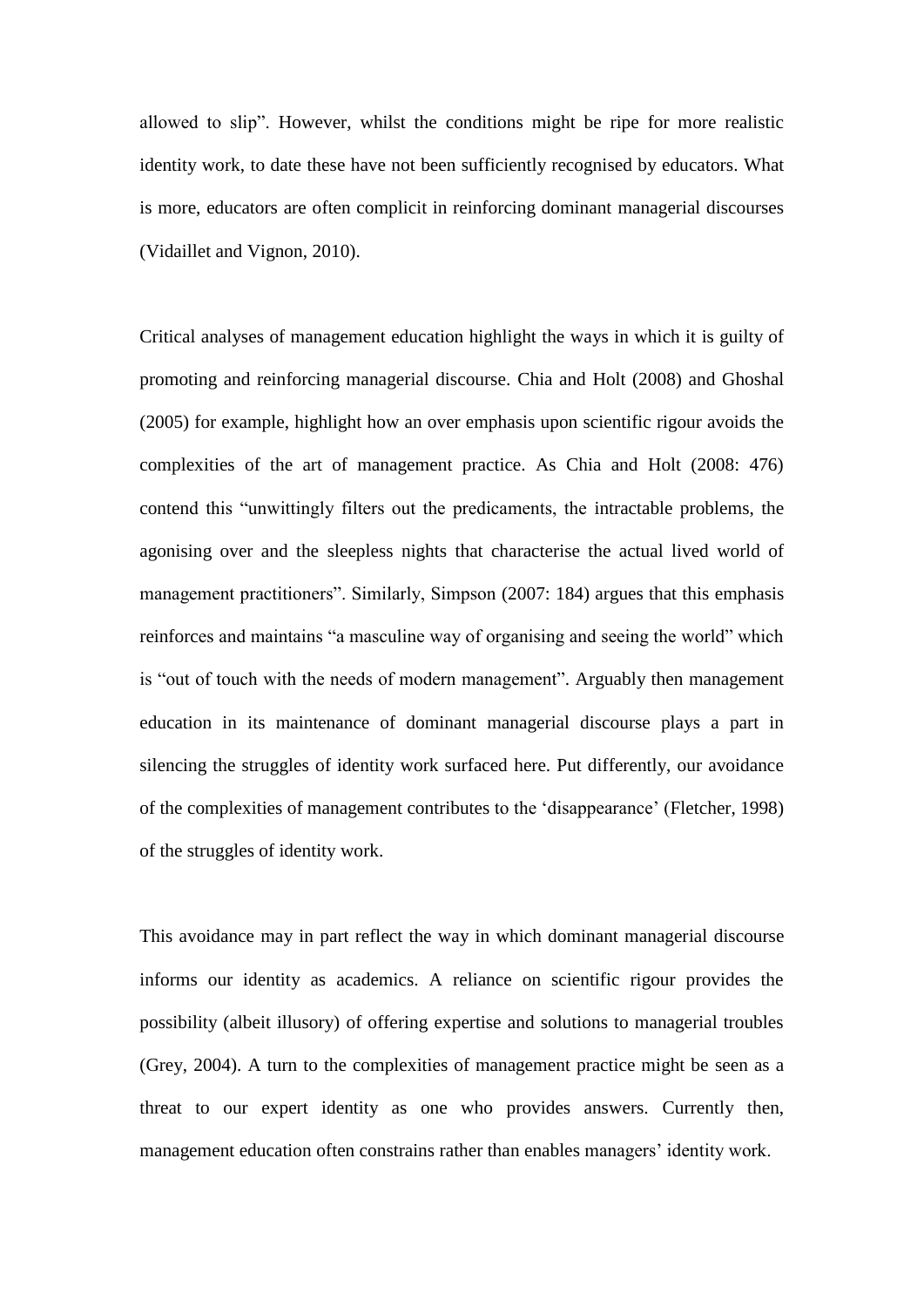It follows that management education needs to identify ways in which it can be more helpful to managers' identity work. Indeed, given the prevalence of concealed struggles found here, management education would be providing a disservice to its students in continuing to collude in their silencing. A starting point for enhanced input into managerial identity work is material which provides insight into the lived experiences of managers to provide alternative discursive resources. As Grey (2007) argues much of what we currently draw on is somewhat lacking. Indeed, Ford and Harding (2003) bemoan the production of academic papers focusing on the rational which contribute to the gulf between the rhetoric in most management texts and the exigencies of managerial life noted by Sayles (1989). The accounts here which reveal a level of humility and honesty that is typically quietened provide one modest offering.

Moreover, the humility and honesty revealed offers a connectedness and evocativeness which Chia and Holt (2008) contend is an overlooked but crucial aspect of management education, and is especially important in facilitating identity work. As Sparkes (2007) highlights, work which resonates with others provides possibilities for becoming. At a basic level, plausibly the resonance of the struggles of identity work as illustrated in the accounts here can be of personal benefit in helping managers to cope better (Wicks and Freeman, 1998). This might seem somewhat unremarkable but given that struggles are typically silenced their articulation is seen as important. Humphreys (2005:81) in revealing his own struggles of academic identity work contended that "it would have been helpful if someone had done this for me" and that he needed "evidence that other academics were also human beings with their own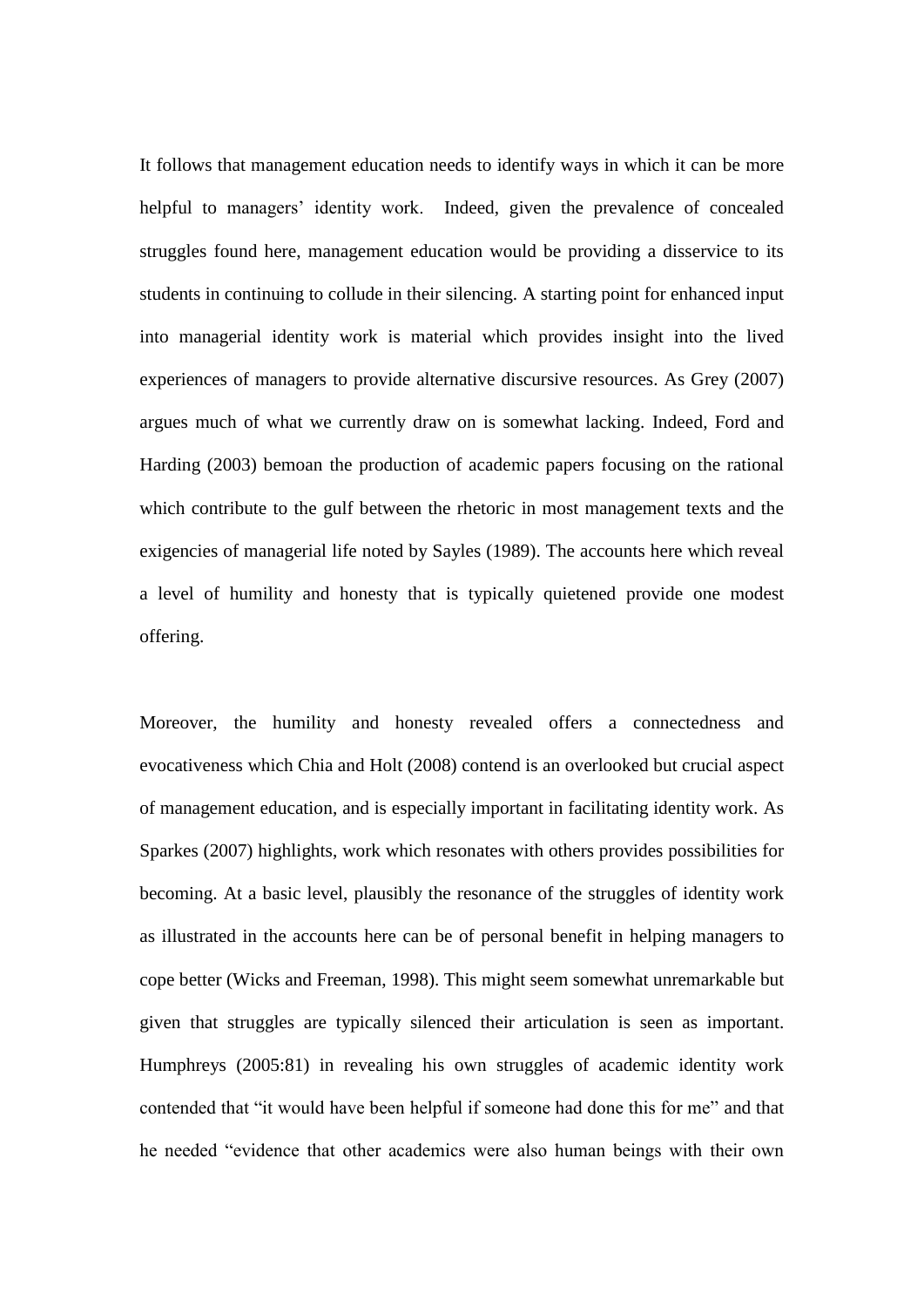frailties". Whilst this relates to identity work involving a different occupation, the demands of expert identity are similar and the sentiments of sharing are equally applicable to managers. As Hill (1992) identified, "managers were as desperate for help in managing the (new) position's emotions and stresses as for help in making correct decisions about specific business problems". It is suggested that the empirical material presented here can be used in the management classroom to generate discussion around ongoing identity work struggles and to allow individuals to disclose their own insecurities.

In turn, this disclosure also provides possibilities for more realistic identity work. As Mischenko (2005) observes, sharing opens up possibilities for alternative ways of being. In particular, working with the unpleasant emotions generated such as anxiety and guilt can stimulate a questioning of accepted notions of what it means to be a manager, inviting possibilities for new knowledge and action (Cunliffe, 2002). Put differently, the assertion here is not concerned with helping managers to better contain their emotions but rather to use these in constructive ways to question their practice. Emotions can stimulate an acknowledgment of the often unrealistic demands placed on a manager and recognition that first and foremost, they too are human beings. The role of the management educator then is more akin to a facilitator who aids managers in this questioning process to develop their 'expertise in not knowing' (Raab, 1997).

In helping managers to explore their unknowingness, it is not suggested that managers can simply reject common understandings of what it means to be a manager, individuals are far more constrained in their agency than this. However, it can serve to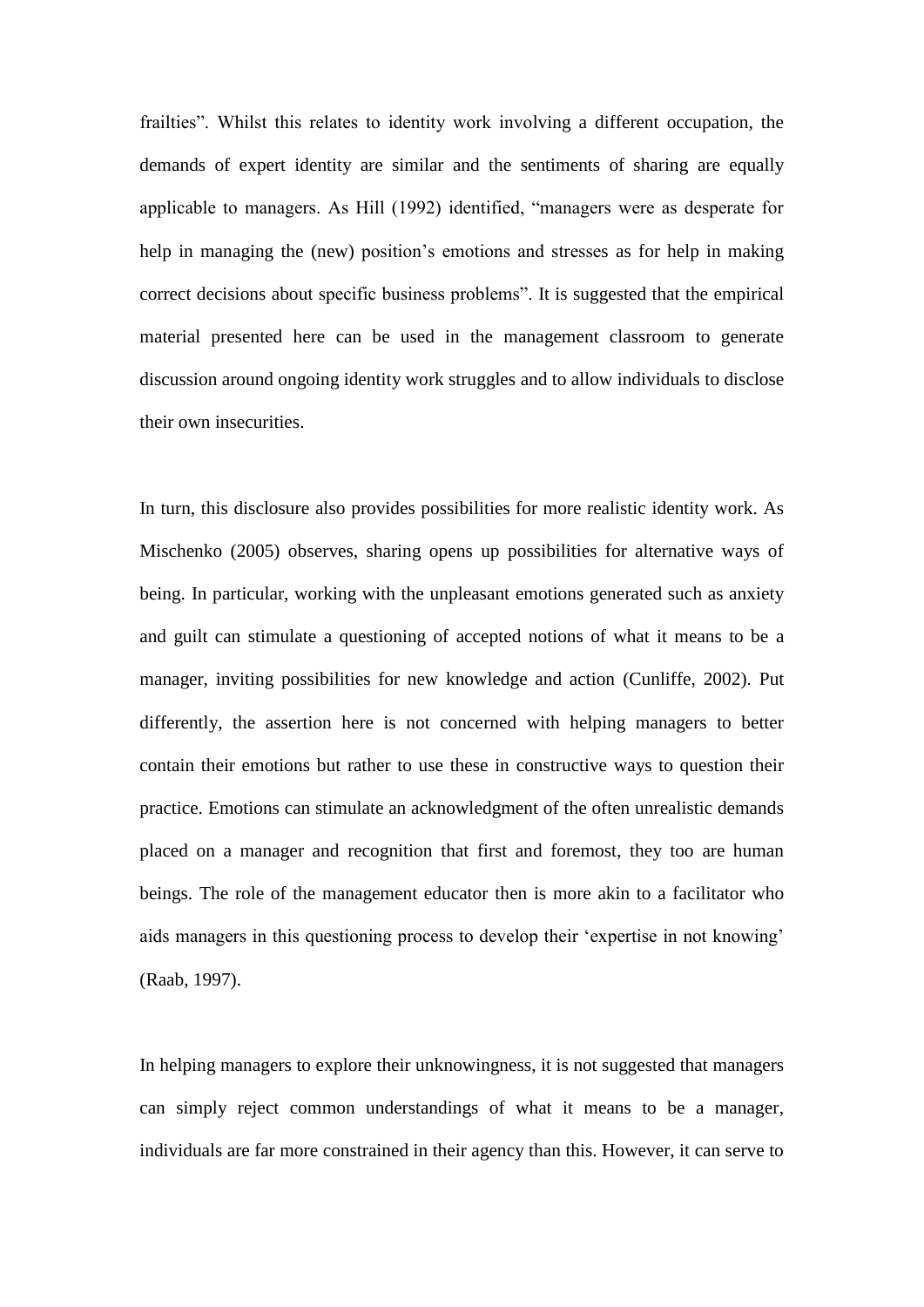recognise the limits of available managerial identities, for example the impossibility of a manager as one who has total control and knows everything. Acknowledging these limitations provides for identity work which "encourages a degree of humility about what management and managers can do" or indeed be (Brocklehurst et al, 2007:386). This offers possibilities for identity work which is more honest and more realistic (cf Grey, 2007) and ultimately more productive. Furthermore, if sufficient individuals engage in such a process, over time it might be possible that accepted notions of manager may evolve to include a greater degree of humility and vulnerability (cf Blenkinsopp, 2007).

In conclusion, it has been proposed that managerial identity work is constrained by available social identities of manager which makes for an often uncomfortable and difficult process of becoming a manager where the individual struggles to live up to idealised notions of managerial work. It is suggested that more realistic and helpful managerial identity work for individuals can be facilitated by making alternative understandings of 'manager' available. This work contributes to this process by surfacing silenced uncomfortable struggles of managerial identity work to demonstrate the centrality of emotions to processes of managerial becoming. It is in paying attention to these emotions that management education can help individuals in considering the limitations of what managers can be. In so doing, it would avoid a continuation of its current role in colluding in their silencing. Finally, it is acknowledged that issues of transferability are raised as the data is drawn from a small cross sectional sample of UK managers. However, it is suggested that the surfaced struggles may resonate with managers in other contexts. It is for future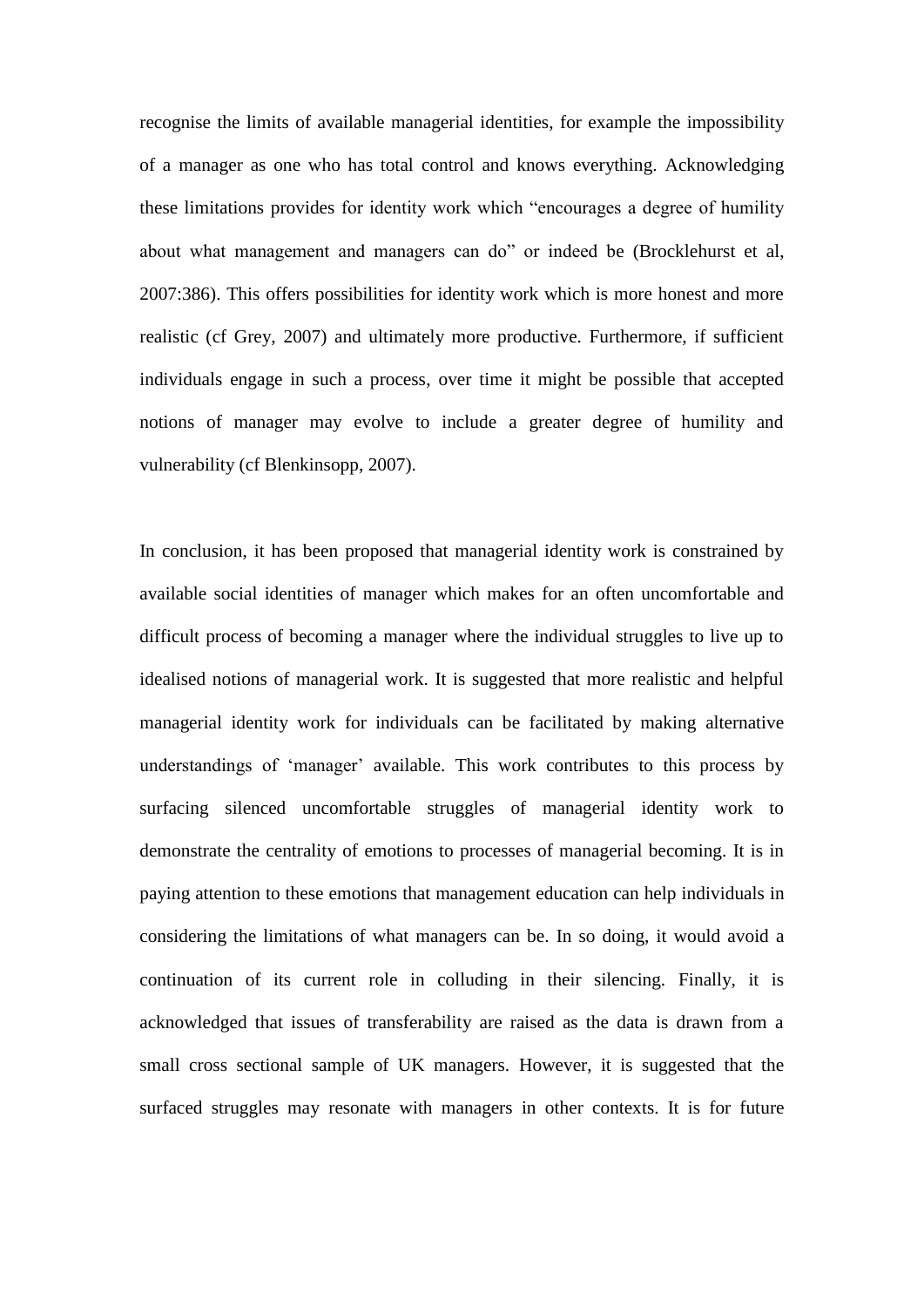research to establish how these play out in different organisational and cultural settings.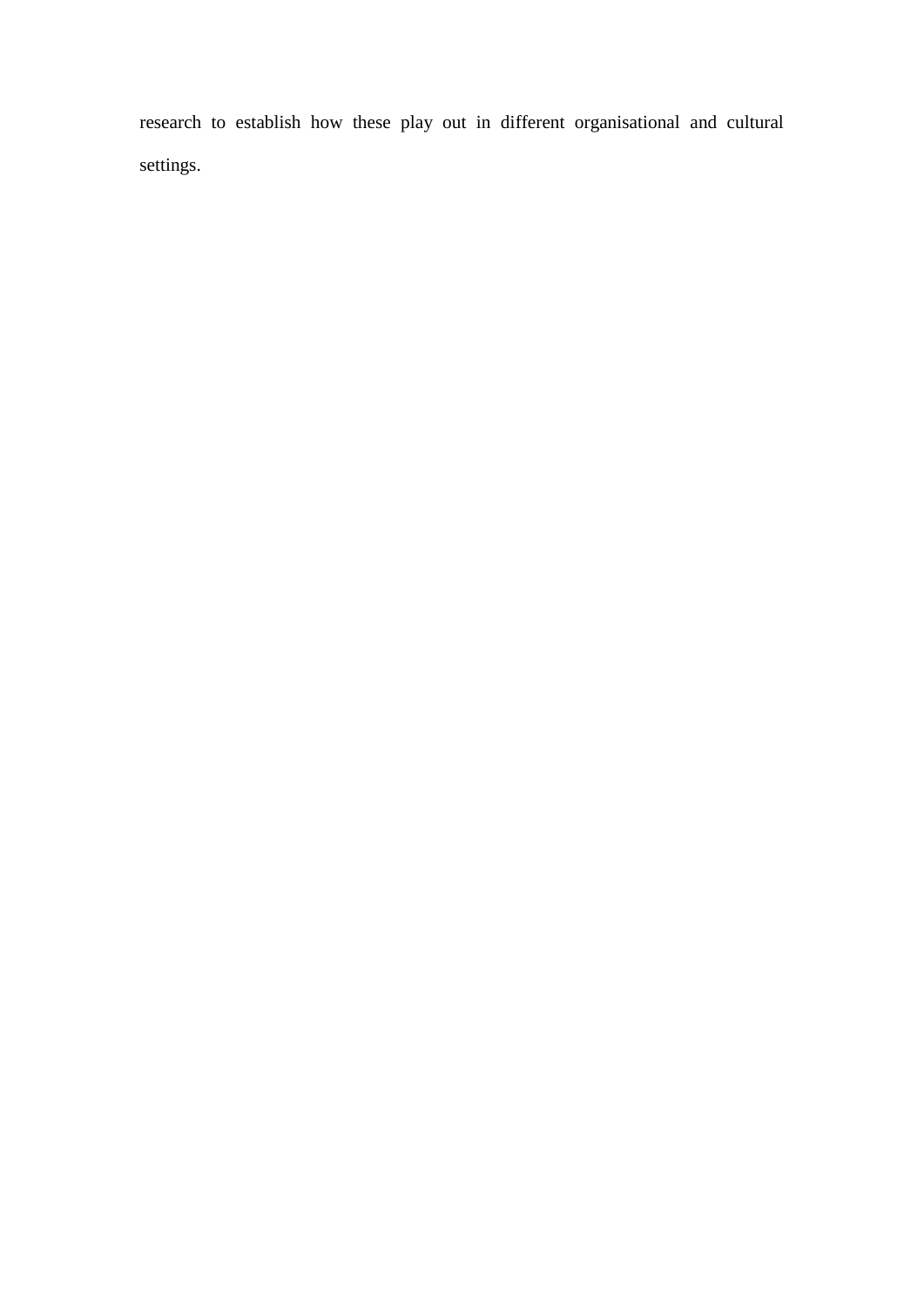## **References**

Alvesson, M and Willmott, H (2002) Identity regulation as organizational control: producing the appropriate individual. *Journal of Management Studies* 39 (5): 619- 644.

Alvesson, M, Ashcraft, KL and Thomas, R (2008) Identity matters: reflections on the construction of identity scholarship in organization studies. *Organization* 15 (1): 5-28.

Ashforth, B (1998) Becoming: How does the process of identification unfold? In: Whetten, D and Godfrey, P (eds.) *Identity in Organisations: Developing Theory through Conversations.* Thousand Oaks, CA: Sage, 213-22

Ashforth, B and Humphrey, RH (1993) Emotional labor in service roles: the influence of identity. *Academy of Management Review* 181 88-115.

Barley, SR and Kunda, G (2001) Bringing work back in. *Organization Science* 12 (1): 76-95.

Berger, PL and Luckmann, T (1966) *The Social Construction of Reality*, London: Penguin

Blenkinsopp, J (2007) Emotion in managerial careers. Paper presented to *Academy of*  Management Meeting. Philadelphia, August 3<sup>rd</sup>-8<sup>th</sup>.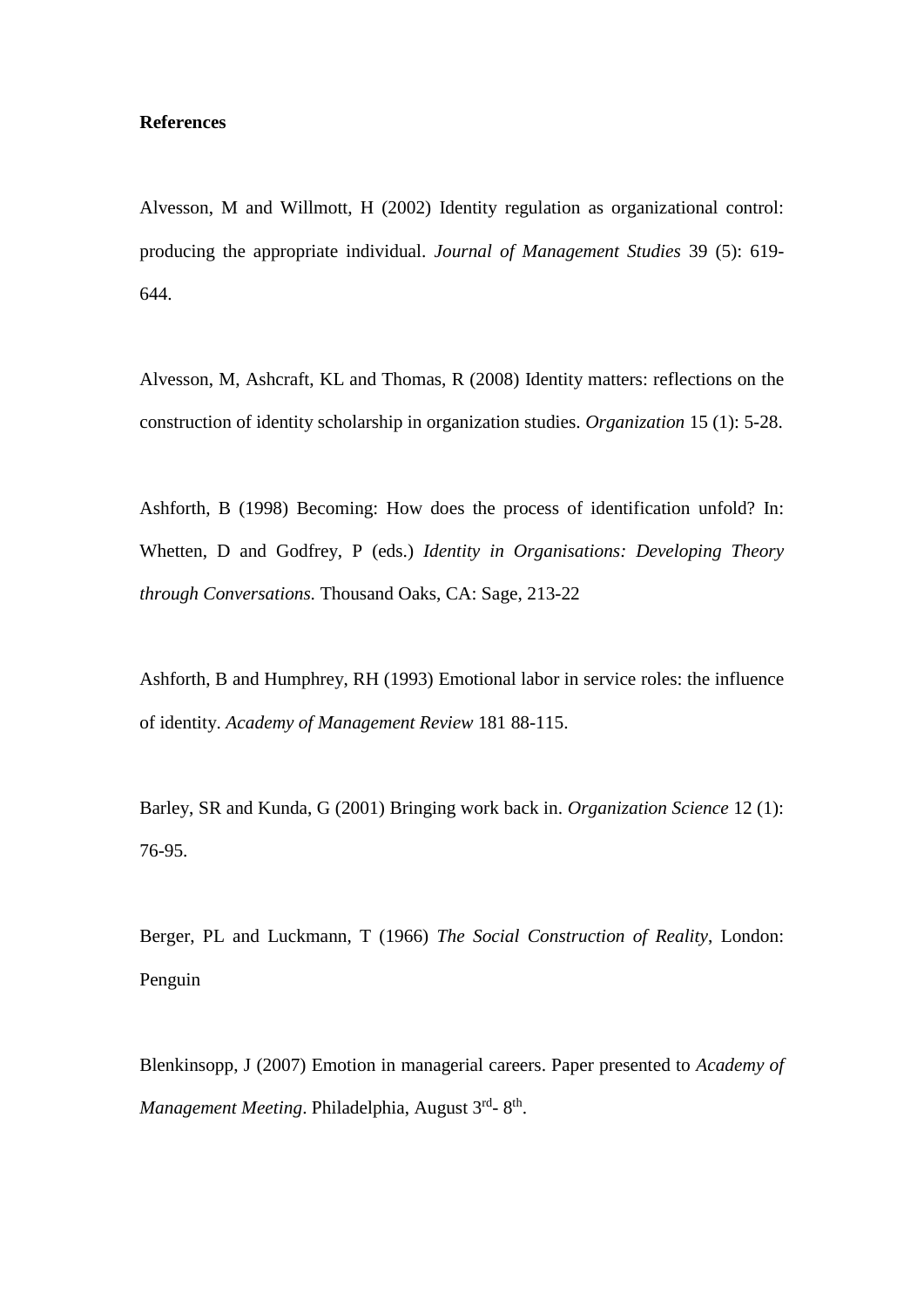Bono, JE and Vey, MA (2005) Toward understanding emotional management at work: a quantitative review of emotional labor research. In: Hartel, CE, Zerbe, WJ and Ashkanasy, N (eds) *Emotions in Organizational Behavior*. Lawrence Erlbaum Associates: Mahwah, NJ, 213-33.

Bowen, F and Blackmon, K (2003) Spirals of Silence: The Dynamic Effects of Diversity on Organizational Voice. *Journal of Management Studies*, 40 (6): 1393- 1417.

Brocklehurst, M, Sturdy, A, Winstanley, D and Driver, M (2007). Introduction. Whither the MBA? Factions, Fault lines and the future. *Management Learning* 38 (4): 379-388.

Broom, A, Hand, K and Tovey, P (2009) The role of gender, environment and individual biography in shaping qualitative research data. *International Journal of Social Research Methodology* 12 (1): 51-65.

Brotheridge, CM and Lee, RT (2008) The emotions of managing: an introduction to the special issue. *Journal of Managerial Psychology* 23 (2): 108-117.

Bruner, J. (1990) *Acts of Meaning*. Cambridge, MA: Harvard University Press.

Chia, R and Holt R (2008) The nature of knowledge in business schools. *Academy of Management Learning and Education*. 7 (4): 471-486.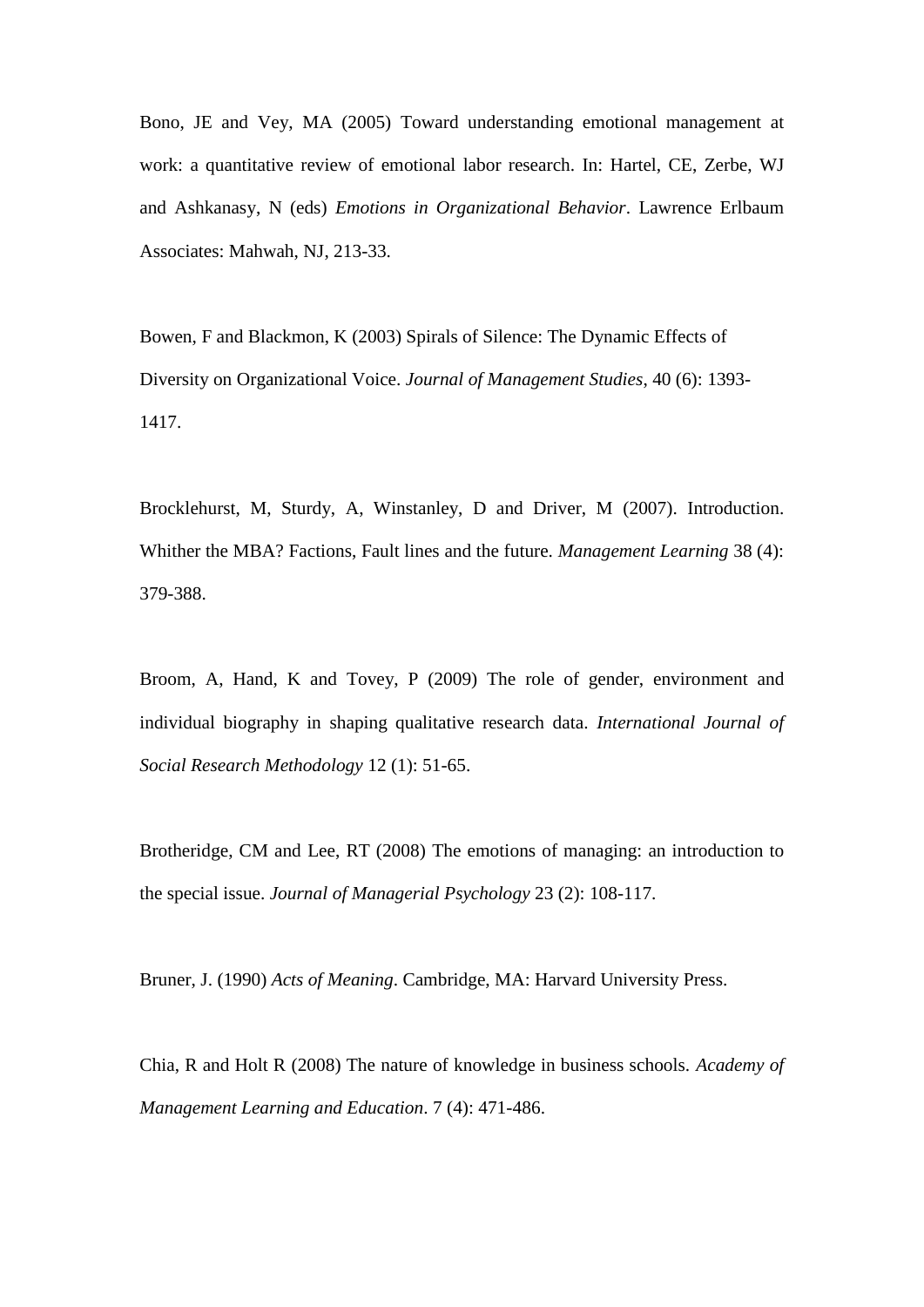Clarke, CA, Brown, AD and Hope-Hailey, V (2009) Working identities? Antagonistic discursive resources and managerial identity. *Human Relations* 62 (3): 323-352.

Clarke, C, Hope-Hailey, V and Kelliher, C (2007) Being real or really being someone else? Change, managers and emotion work. *European Management Journal* 25 (2): 92-103.

Collinson, D (2003) Identities and insecurities: Selves at Work. *Organization* 10 (3): 475-96.

Costas, J and Fleming, P (2009) Beyond dis-identification: A discursive approach to self alienation in contemporary organizations. *Human Relations* 62 (3): 353-378.

Cunliffe, A (2002) Reflexive Dialogical Practice in Management Learning. *Management Learning* 33 (1): 35-61.

Cunliffe, A and Coupland, C (2012) From hero to villain to hero: making experience sensible through embodied narrative sensemaking. *Human Relations*, 65 (1): 63-88

Du Gay, P, Salaman, G and Rees, B (1996) The conduct of management and the management of conduct: contemporary managerial discourse and the constitution of the 'competent' manager. *Journal of Management Studies* 33 (3): 263-282.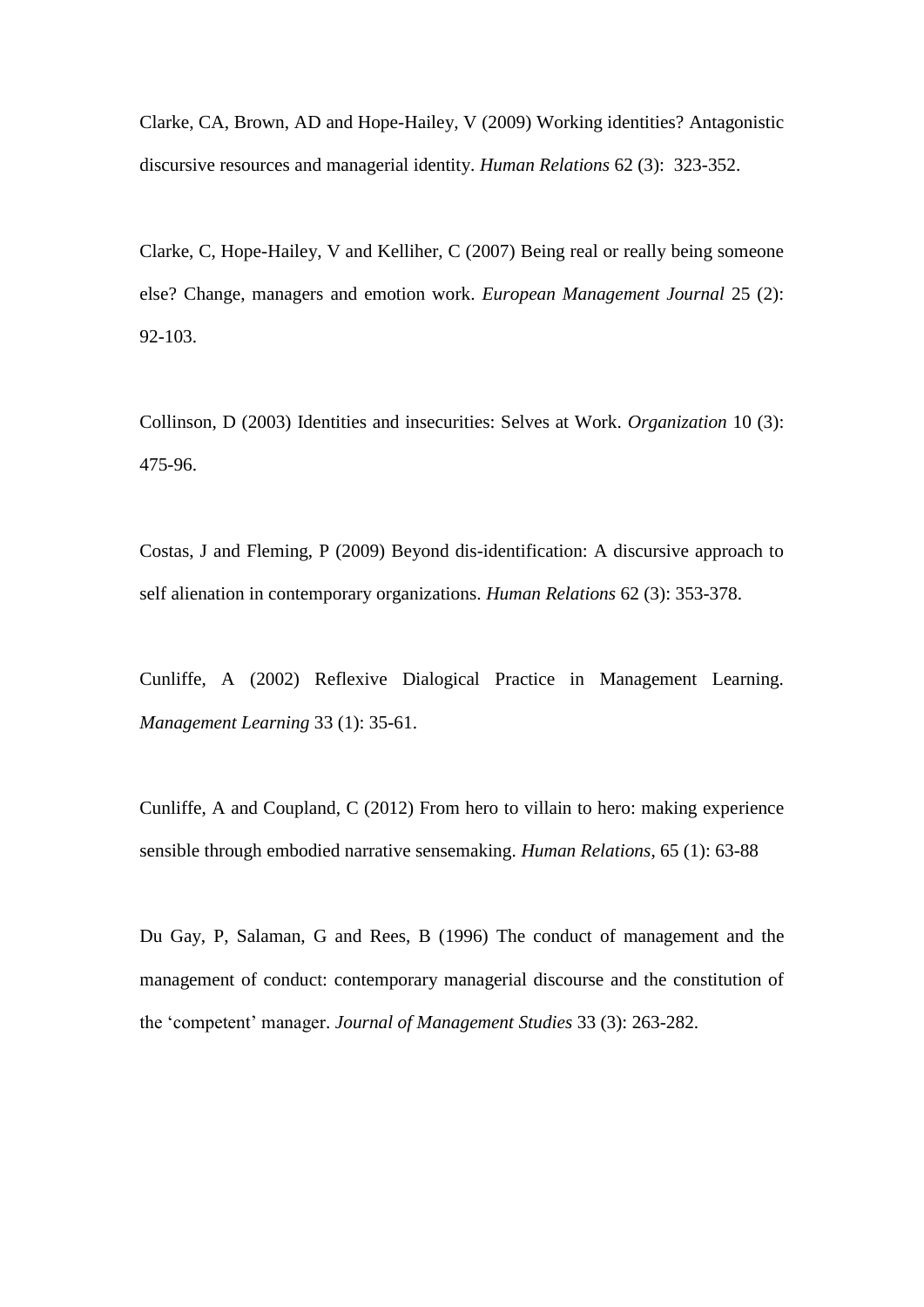Elsbach, KD (1999) An expanded model of organizational identification. In Sutton, RI and Staw, B (eds.), *Research in Organizational Behaviour*, Volume 21. Stamford: JAI Press, 163-200.

Fletcher, J (1998) Relational practice: A feminist reconstruction of work. *Journal of Management Inquir*y 7: 163-88.

Fineman, S (1993) *Emotion in Organizations*. London: Sage.

Ford, J, Harding, N and Learmonth, M (2010) Who is it that would make Business Schools more critical? Critical Reflections on Critical Management Studies. *British Journal of Management* 21: S71-81.

Ford, J and Harding, N (2007) Move over managers: We are all leaders now. *Management Learning* 38 (5): 475-493.

Ford, J and Harding, N (2003) Invoking Satan or the ethics of the employment contract. *Journal of Management Studies* 40 (5): 1131-1150.

Foucault, M. (1980). *Power/Knowledge: Selected Interviews and Other Writings 1972-77* (ed. C. Gordon). Harlow: Pearson.

Fulop, L, Linstead, S, Lilley, S and Clarke, R (2009) Decision making in organizations. In Linstead, S, Fulop, L and Lilley, S (eds.), *Management and Organization, A Critical Text*, 2nd Edition. Basingstoke: Palgrave 667-708.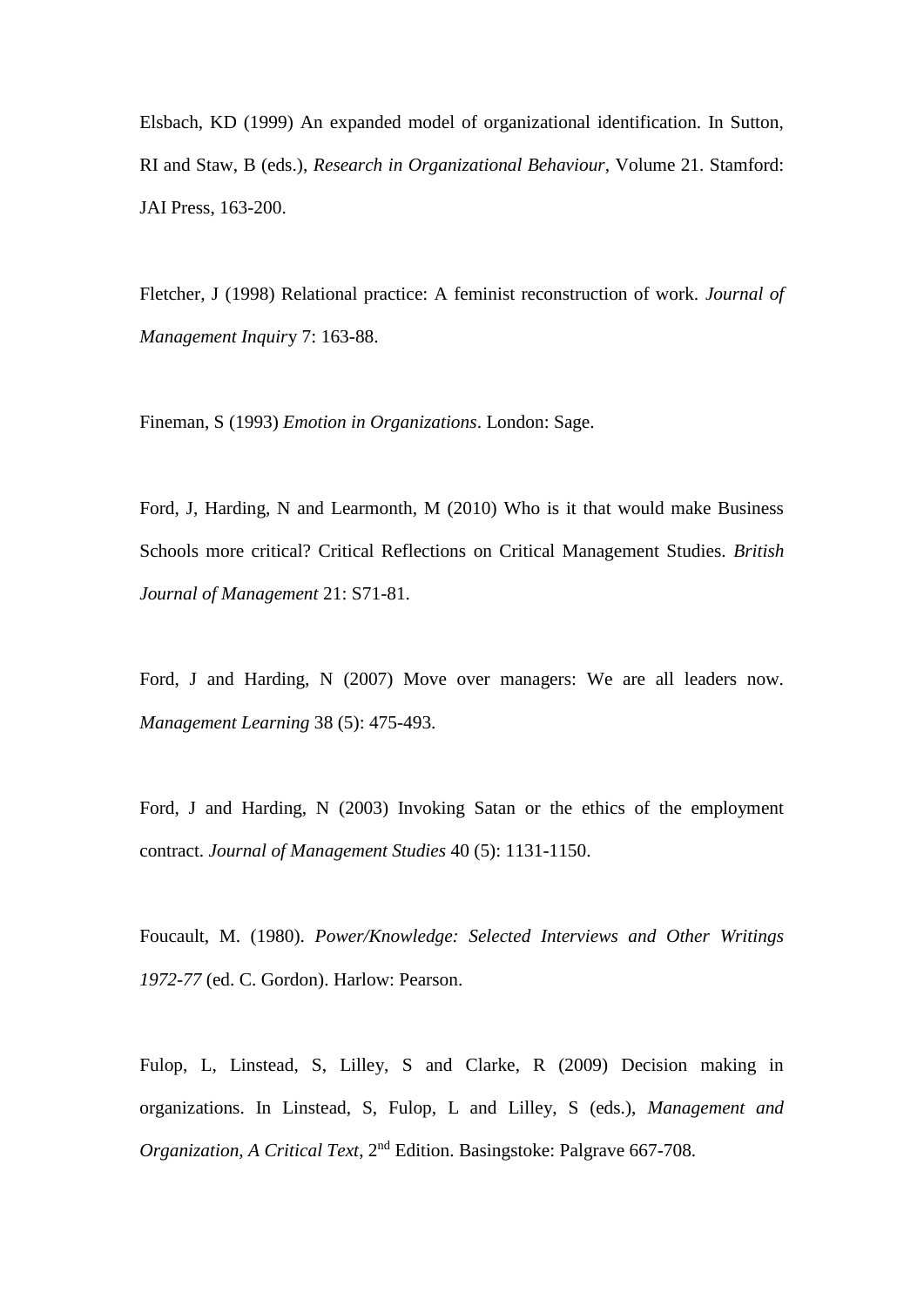Gabriel, Y (1999) Beyond happy families: a critical re-evaluation of the controlresistance-identity triangle. *Human Relations* 52 (2): 179-203.

Ghoshal, S. (2005) Bad management theories are destroying good management. *Academy of Management Learning and Education*, 4 (1): 75-91.

Goffman, E (1967) *Interaction Ritual*. New York: Aldine.

Grey, C. (2004) 'Reinventing Business Schools: The Contribution of Critical Management Education', *Academy of Management Learning and Education*, 3 (2): 178-186.

Grey, C (2007) *A Very Short, Fairly Interesting and Reasonably Cheap Book about Studying Organizations*. London: Sage.

Hill, LA (1992) *Becoming a Manager. Mastery of a New Identity*. Boston, MA: Harvard Business School Press.

Hoschild, AR (1983) *The Managed Heart: Commercialization of Human Feeling*. London: University of California Press.

Humphrey, RH, Pollack, JM and Hawver, T (2008) Leading with emotional labour. *Journal of Managerial Psychology* 23 (2): 151-68.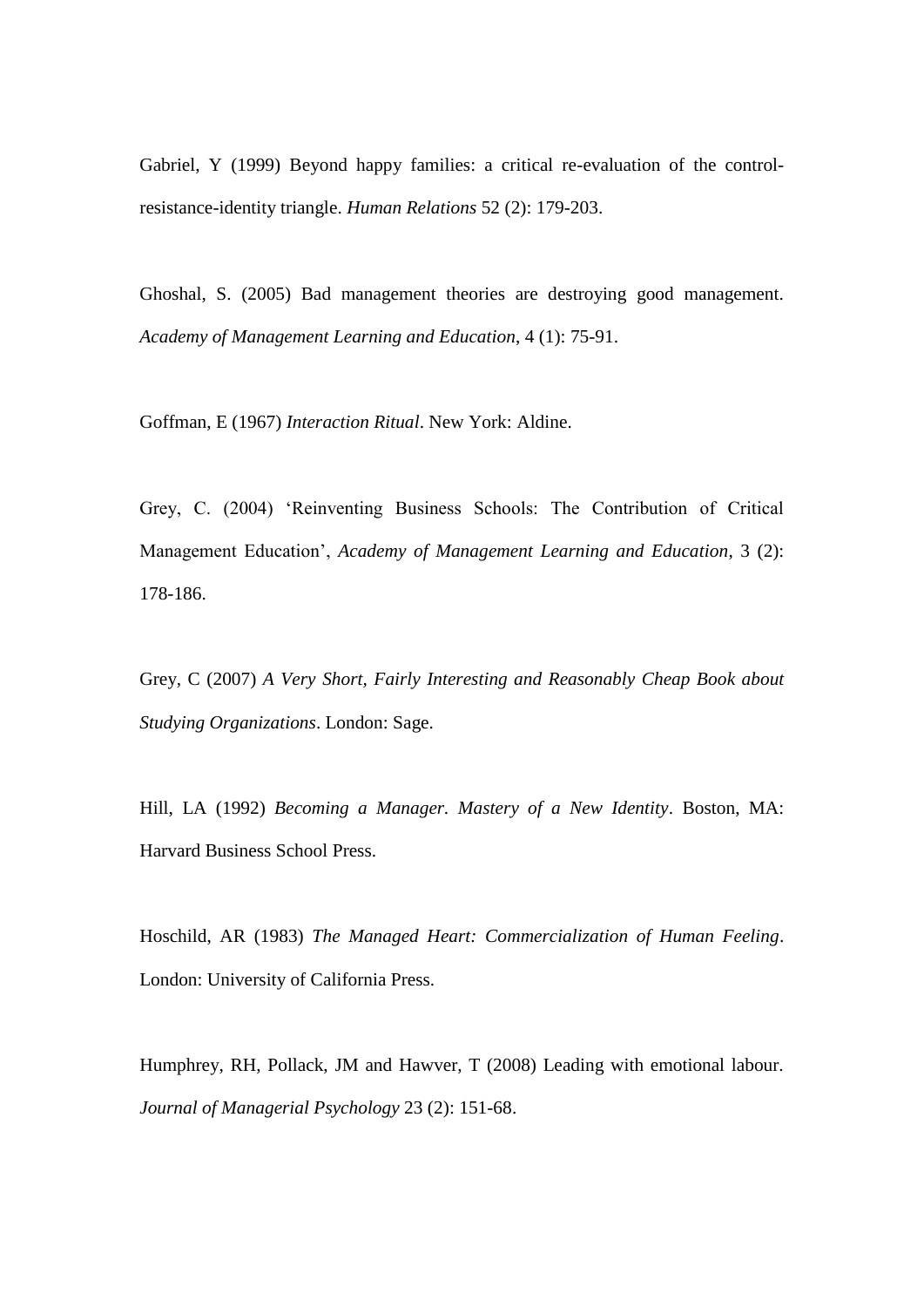Humphreys, M (2005) Getting personal: Reflexivity and autoethnographic vignettes. *Qualitative Inquiry* 11 (6): 840-860.

Ibarra, H (1999) Provisional selves: experimenting with image and identity in professional adaptation. *Administrative Science Quarterly* 44: 764-91.

Jackall, R (1988) *Moral Mazes: The World of Corporate Managers*, New York: Oxford University Press.

Jenkins, R (1996). *Social Identity*. London: Routledge.

Kerfoot, D and Knights, D (1998) Managing masculinity in contemporary organizational life: A 'Man'agerial project'. *Organization* 5 (1): 7-26.

Knights, D and Willmott, H (1989) Power and subjectivity at work, *Sociology*, 23: 535-58.

Knights, D and Vurdubakis, T (1994). Foucault, power and all that. In: Jermier, J, Knights, D and Nord, WN (eds) *Resistance and Power in Organizations*. London: Routledge.

Meindl, JR, Ehrlich, SB and Dukerich, JM (1985) The romance of leadership. *Administrative Science Quarterly* 30: 78-102.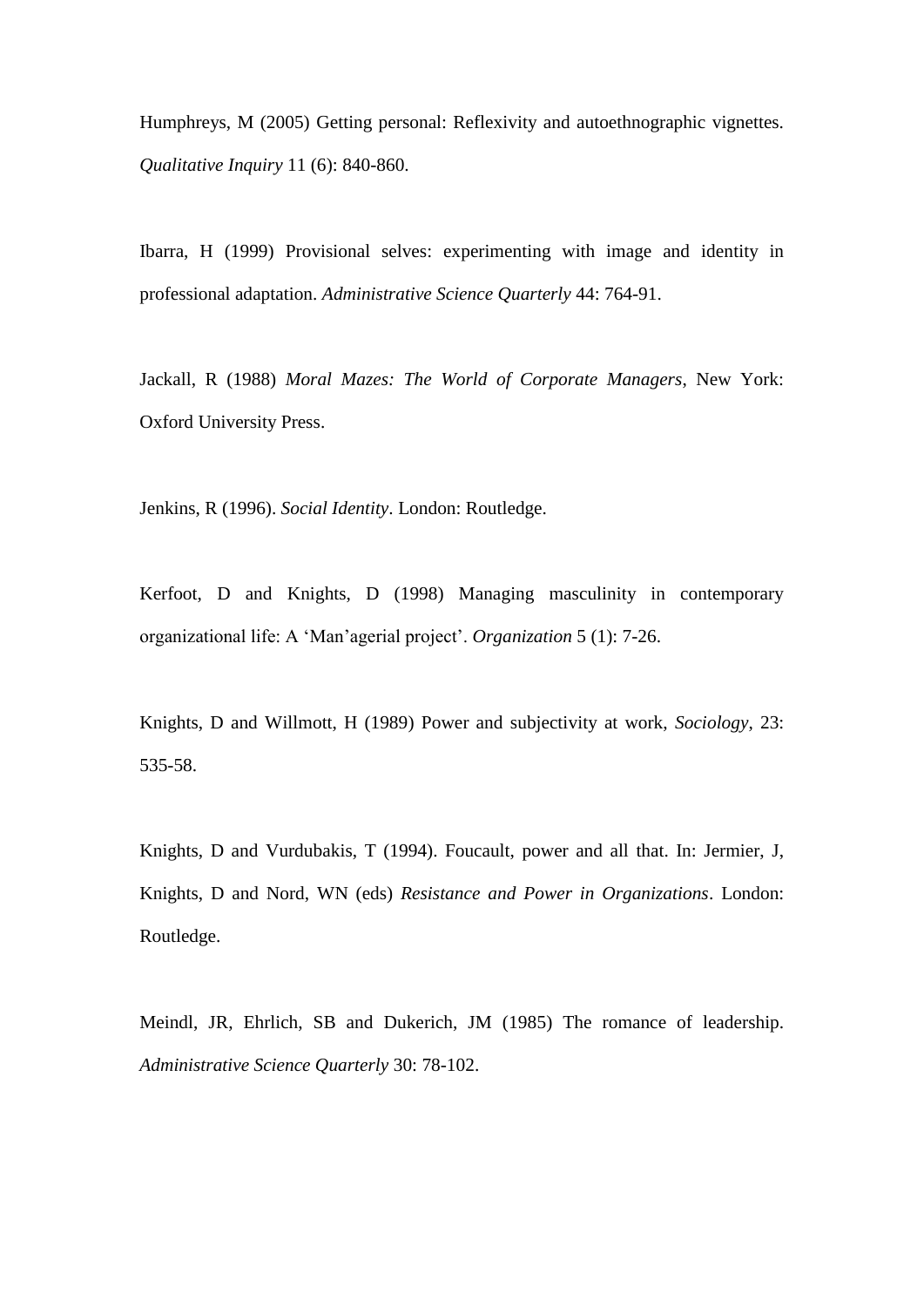Mischenko, J (2005) Exhausting management work: conflicting identities. *Journal of Health Organization and Management* 19 (3): 204-218.

Mumby, DK and Chair, R. (1997) Organisational discourse. In van Dijk, TA (ed) *Discourse as Structure and Process*, *Volume 2*. London: Sage.

Ogbonna, E and Harris, LC (2004) Work intensification and emotional labour among UK university lecturers: An exploratory study. *Organization Studies* 25 (7): 1185- 1203.

Parker, M (2004) Becoming manager or the werewolf looks anxiously in the mirror, checking for unusual facial hair. *Management Learning* 35 (1): 45-59.

Parkin, W (1993) The public and the private: Gender, sexuality and emotion. In: Fineman, S. (ed) *Emotion in Organizations*. London: Sage, 167-89

Petriglieri, GP and Petriglieri, JL (2010) Identity workspaces: the case of business schools. *Academy of Management Learning and Education* 9 (1): 44-60.

Raab, N (1997) Becoming an expert in not knowing. Reframing teacher as consultant. *Management Learning* 28 (2): 161-175.

Reedy, P. (2003). Together we stand? An investigation into the concept of solidarity in management education. *Management Learning*, 34 (1): 91-109.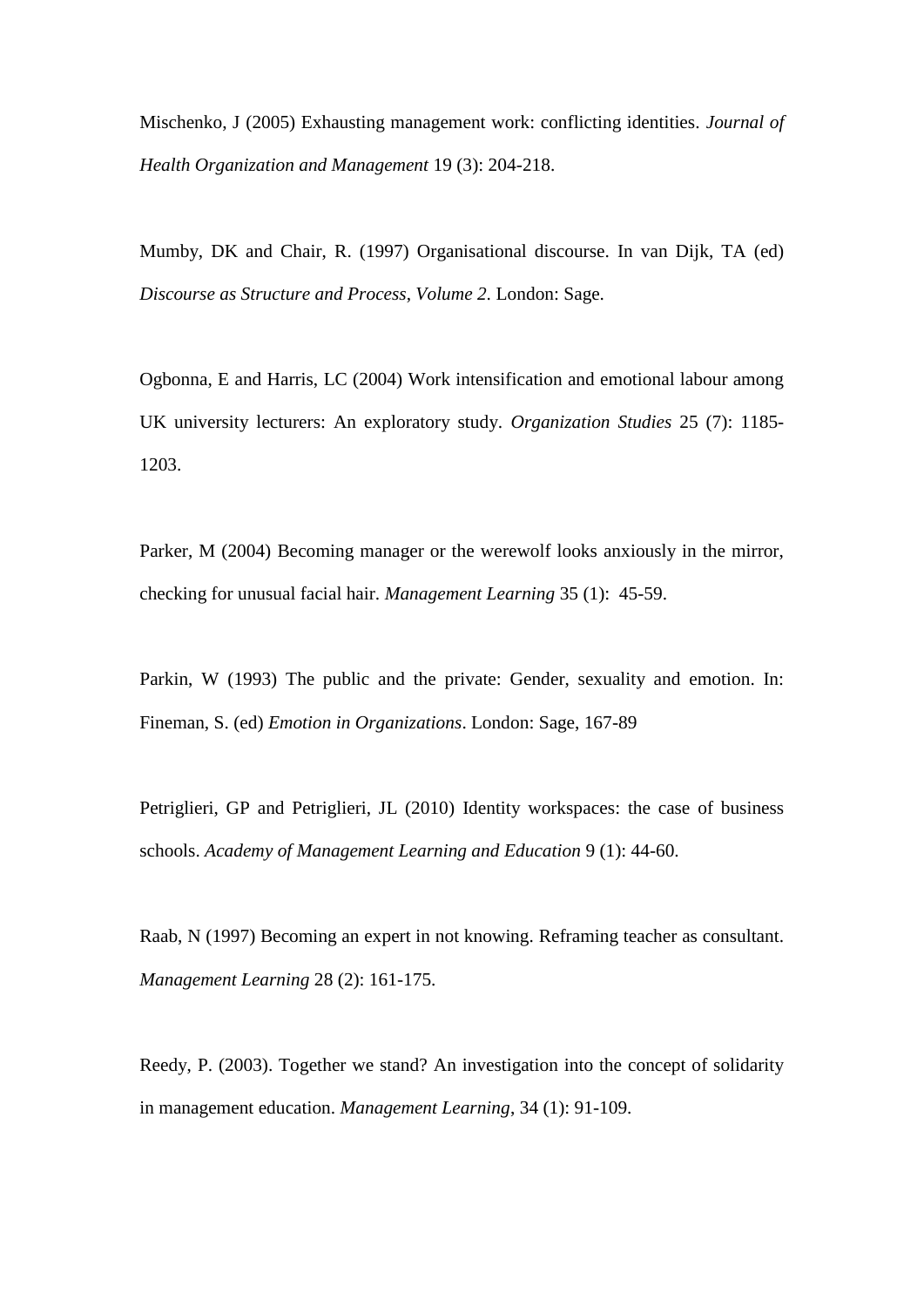Reedy, P (2009) *The Manager's Tale. Stories of Managerial Identity*. Farnham: Ashgate.

Ritchie, J and Spencer, L (1994) Qualitative data analysis for applied policy research. In Bryman, A and Burgess RG (Eds.) *Analyzing Qualitative Data*. London: Routledge.

Rost, JC (1991) *Leadership for the 21st Century*. New York: Praeger.

Sayles, LR (1989) *Leadership: Managing in Real Organizations* (2nd ed.). McGraw-Hill.

Schein, EH (1993). On dialogue, culture, and organizational learning. *Organizational Dynamics,* 22 (2): 40-51.

Schwandt, TA (1994) Constructivist, interpretivist approaches to human inquiry. In: Denzin, NK and Lincoln, YS (eds.), *Handbook of Qualitative Research*. Thousand Oaks, CA: Sage, 118-137.

Simpson, R (2007) Masculinity and management education: Feminizing the MBA. *Academy of Management Learning and Education* 5 (2): 182-193.

Sims, D (2003) Between the millstones: a narrative account of the vulnerability of middle managers' storytelling. *Human Relations* 56 (10): 1195-211.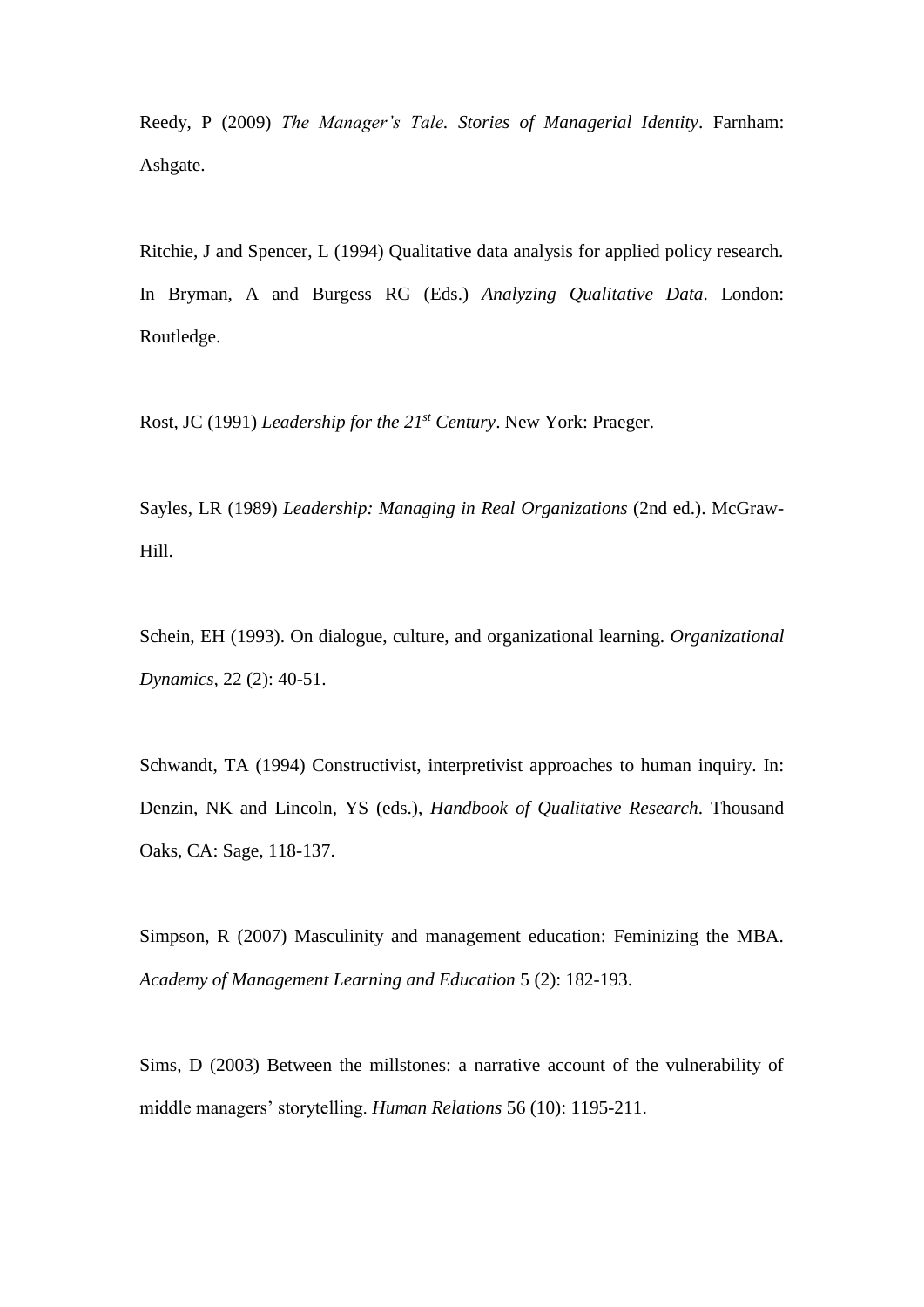Somers, MR (1994) The narrative construction of identity: a relational and network approach. *Theory and Society*, 23 605-649.

Sparkes, A (2007) Embodiment, academics, and the audit culture: a story seeking consideration. *Qualitative Research* 7 (4): 521-550.

Strauss, A and Corbin, J (1998) *Basics of Qualitative Research. Techniques and Procedures for Developing Grounded Theory*, 2<sup>nd</sup> Edition. London: Sage.

Sturdy, A, Brocklehurst, M, Winstanley, D and Littlejohns, M. (2006) Management as a (self) confidence trick: management ideas, education and identity work. *Organization* 13 (6): 841-860.

Sveningsson, S and Alvesson, M (2003) Managing managerial identities: Organizational fragmentation, discourse and identity struggle. *Human Relations* 56 (10): 1163-1193.

Thomas, R and Linstead, A (2002) Losing the plot? Middle managers and Identity. *Organization* 9 (1): 1-93.

Vidaillet, B and Vignon, C (2010) Bringing back the subject into management education. *Management Learning* 41 (2): 221-241.

Vince, R (2001) Power and emotion in organizational learning. *Human Relations*, 54 (10): 1325-51.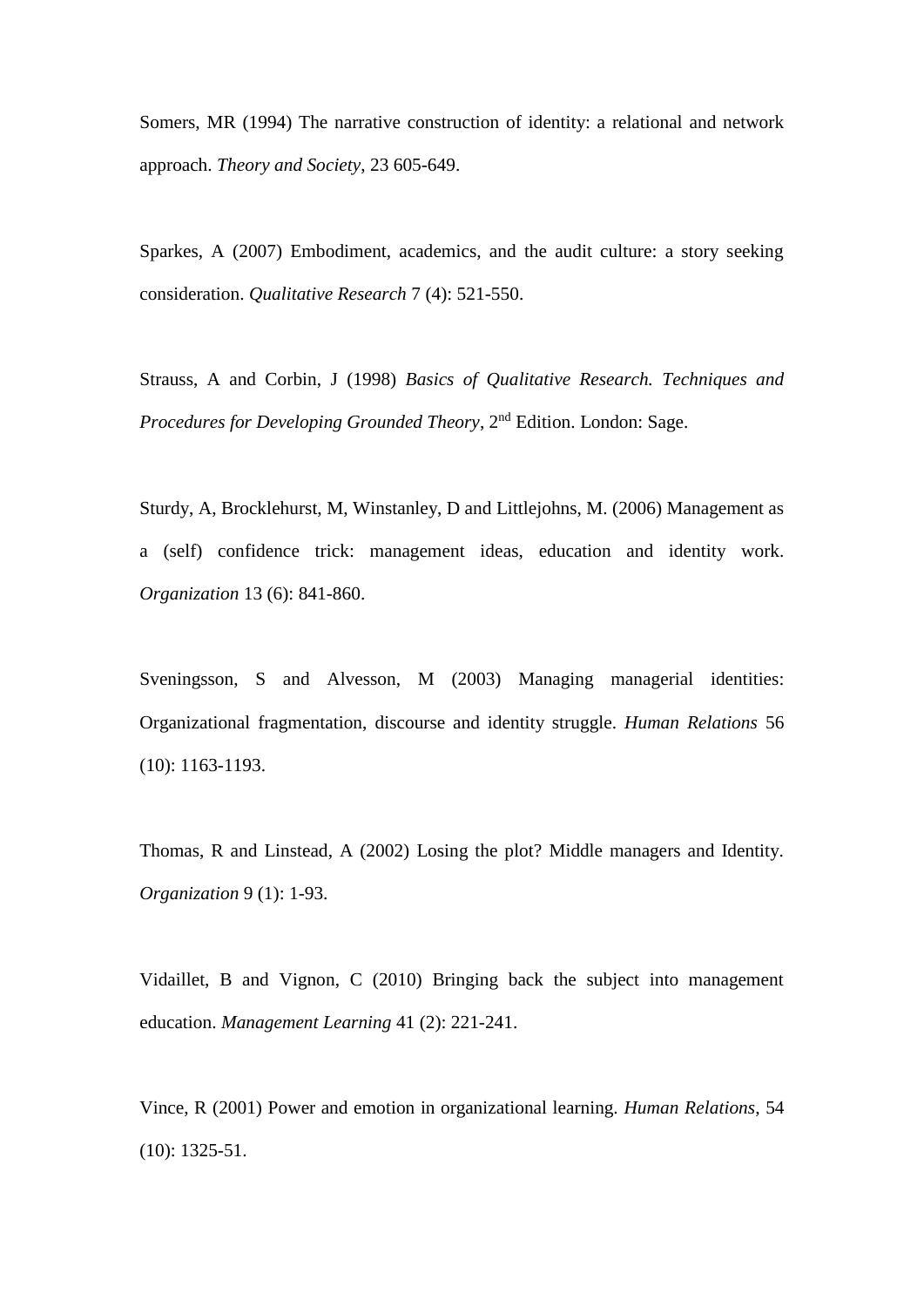Warhurst, R. (2011) Managers' practice and managers' learning as identity formation: Reassessing the MBA contribution. *Management Learning* 42 (3): 261-278.

Watson, TJ (2001a) *In Search of Management*: *Culture, Chaos and Control in Managerial Work.* London: Thomson.

Watson, TJ (2001b) The Emergent Manager and the Process of Management Prelearning. *Management Learning* 32 (2): 221-235.

Watson, TJ (2002) *Organising and Managing Work*. Harlow: Pearson.

Watson, TJ (2005) Organização e trabalho em transição: da lógica "sistêmicocontroladora" à "lógica "processual-relacional. *Revista de Administração de Empresas* 45 (1): 14-23.

Watson, TJ (2008) Managing identity: Identity work, personal predicaments and structural circumstances. *Organization* 15 (1): 121-143.

Wicks, AC and Freeman, RE (1998) Organization Studies and the new pragmatism: positivism, anti-positivism and the search for ethics. *Organization Science* 9 (2):123- 40.

Willmott, H. (1984) Images and ideals of managerial work: A critical examination of conceptual and empirical accounts. *Journal of Management Studies*, 21 (3): 349-368.